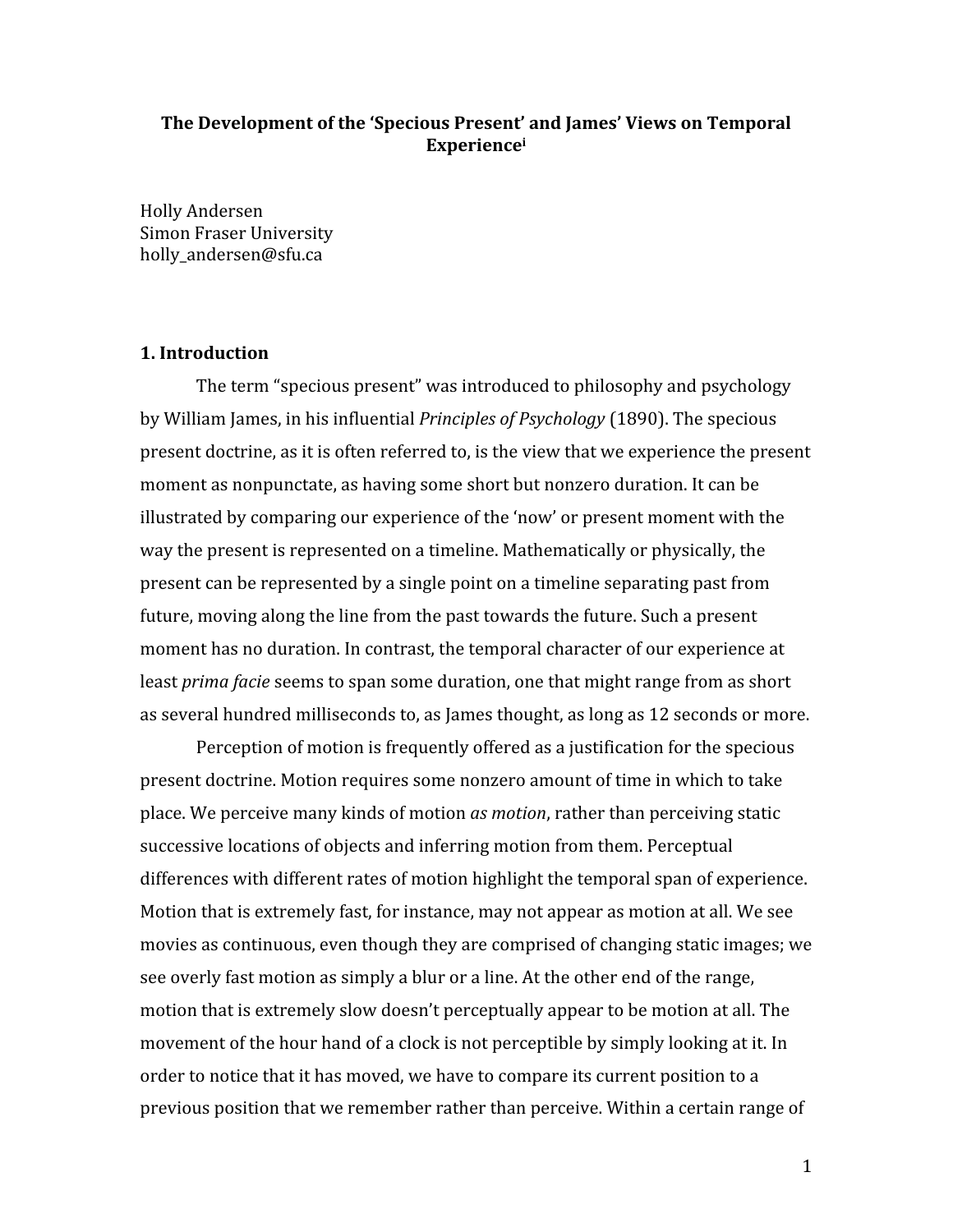rate of change, though, we perceive motion *as* motion, rather than inferring that motion has taken place. This must mean, the reasoning goes, that our experience of time was sufficiently extended as to include a portion of that movement.

The way in which the specious present is described can sound self‐ contradictory. It involves attributing to the experience at a given moment of consciousness contents that must span some non‐zero interval of physical time. It can be understood to take experience to be punctate and simply include nonpunctate contents; more realistically, though, it takes experience to both include nonpunctate content and to do so in a way that is both spread over some range of time and yet still 'present' in some sense of the word. And even though the idea is that we perceive these contents at the same time, punctate or not, we do not perceive them as simultaneous. Wilfrid Sellars called this "an incoherent combination of literal simultaneity and literal successiveness" (1982, 232).

Whether or not the specious present doctrine ultimately turns out to be selfcontradictory, it raises a variety of intriguing challenges and questions for our understanding of time itself, of temporal awareness specifically, for consciousness in general, and for the connection between experience and the physical processes that give rise to them. Do we really experience the present as temporally extended, or are first person reports to this effect somehow misguided or false? Is the discrepancy between experienced and represented time merely apparent, or are they genuinely in conflict? What implications does this discrepancy have for our epistemic positions with respect to time itself, or for finding the physical processes underpinning temporal experience? Many of these questions come down to what may be the primary overarching questions on which the specious present doctrine bears: the temporal extent of the *content* of consciousness, the temporal extent of *acts* of consciousness, and how these two temporal extents compare with one another.

James' introduction of the specious present doctrine spawned a wide range of philosophical and scientific discussions, some of which endorse the nonpunctate nature of temporal experience, some of which problematize it, and some of which take it for granted and apply it (see, *inter alia*, Broad 1923; Le Poivedin 1999;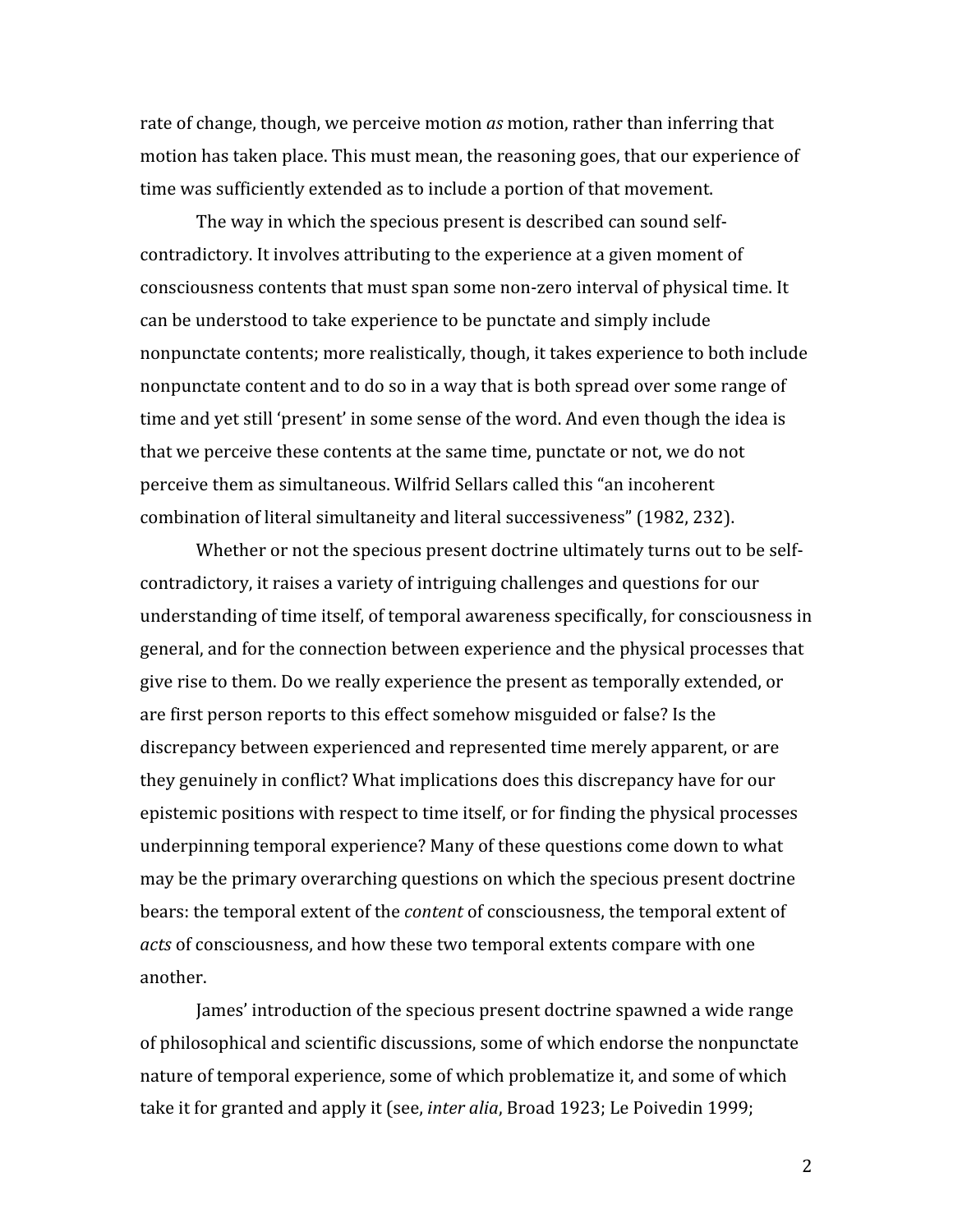Dainton 2001; Grush 2003; Kelly 2005; Oaklander 2002). There is an already‐strong and growing trend to attempt to ground Husserlian phenomenology of time consciousness in various aspects of cognitive science (see, *inter alia*, Gallagher 1997; Varela 1999; Lutz and Thompson 2003; Grush 2006). Even Husserl's phenomenological analysis was stimulated by his reading of James on this point. It is hard to overestimate the relevance of the specious present doctrine in philosophy of time and temporal consciousness.

This doctrine has roots stretching far back into British empiricism. The historical development of the specious present doctrine is rich ground to mine in order to answer, or reframe, questions about the nature of our temporal experience and the constraints it places on the kind of physical processes that could ground it. The problems with which philosophers struggled, and that gave rise to different views on what the experienced present moment might be, are reflected in the contemporary debate. There are multiple distinct ways in which one could cash out what precisely a 'thick present' looks like in this history, with different implications for both our experience of the present specifically, and for conscious experience more broadly. This means that the history of thinking on temporal experience is not only (as it turns out) interesting in its own right, it can also enrich contemporary investigations on these points.

### **2. Four themes regarding temporal experience**

There are several recurring themes as we trace distinct lines of influence on James' development of the specious present doctrine (which are also, not coincidentally, important influences on the development of Husserl's phenomenology of inner time consciousness). In what follows, I will trace out these lines of influence, highlighting the evolution of four themes through a number of different thinkers. These themes are closely interconnected, but each highlights a distinct facet or element of a philosophical position such that the position bears on the question of the temporal extent of the experienced present.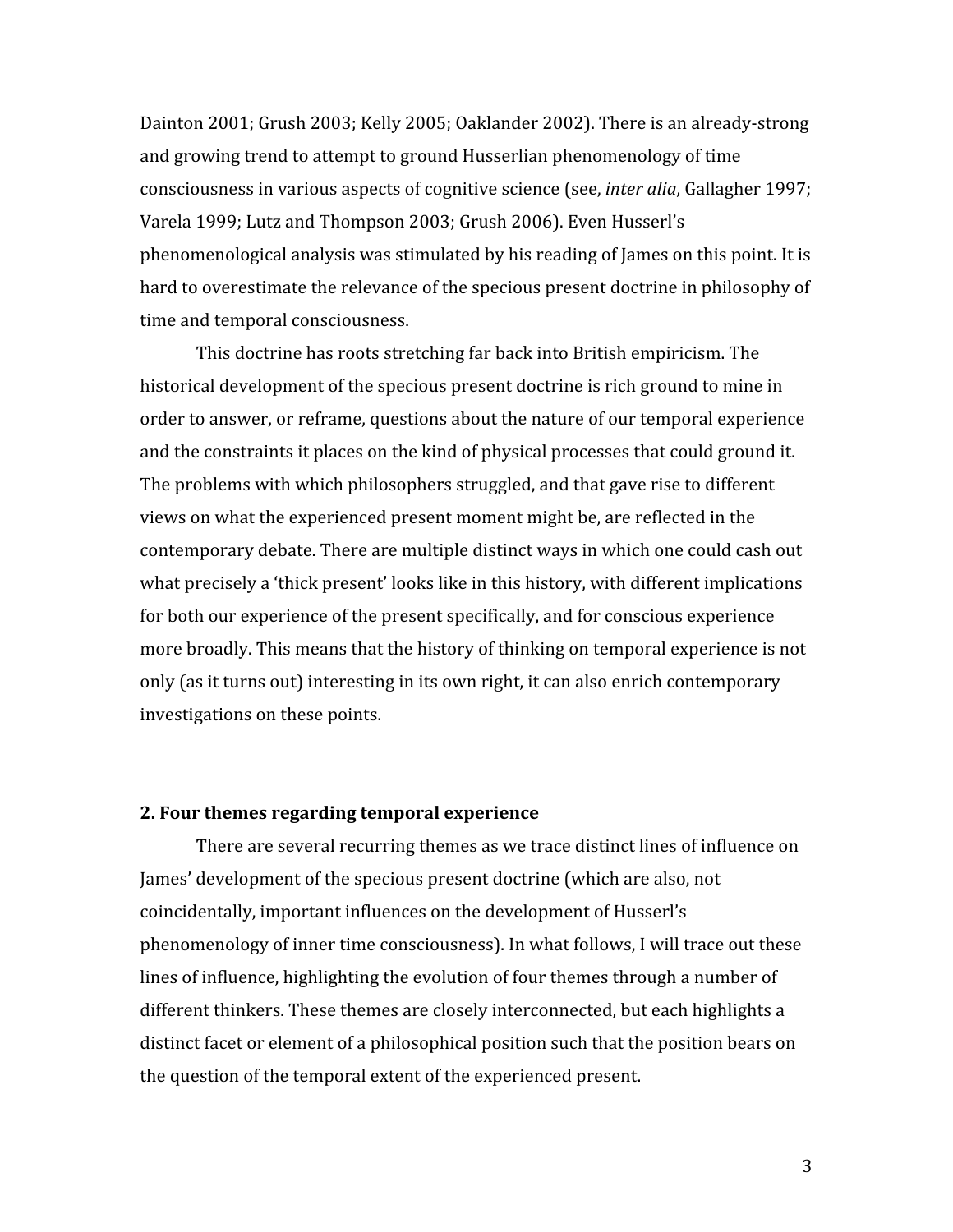The first theme is a distinction between a strict or philosophical versus a 'vulgar' or popular conception of the present. In the strict or philosophical sense, the present moment is punctate, even thought it may not appear to be so. If one were to advocate a strict notion of the present in experience, one would need to then explain why our experience of it is illusory, since it phenomenologically seems to encompass at least some short duration (see theme 3 below for an example of such an explanation). The 'vulgar' conception of the present, so named because it is utilized by those not immersed in philosophical thinking, applies the term 'present' to an extended period of time. Sometimes this is a very extended period of time, such as the present year or present era, and sometimes it refers to a shorter period that is specifically understood to be perceptual in character.

The second theme concerns the division of labor between perception and memory. For philosophers such as Reid, the present moment, in experience and out of it, must be punctate, and anything else that might mistakenly be ascribed to the present moment in experience must actually be the work of memory. This is because Reid, and others like Stewart who follow him in this regard, are committed to views about consciousness that are incompatible with experience genuinely encompassing a nonzero duration. Where precisely a given philosopher draws the line between perception and memory is a function of the theory of consciousness being advocated; allowing for a nonzero duration to the present moment in experience places restrictions on the kinds of theories of consciousness one can endorse. Claiming that we only perceive the strict present forced Stewart, for instance, to rely on attention as a supplement to perception. As such, we can learn a great deal about theories of consciousness from claims about where perception ends and memory begins.

The third theme is the question of whether temporal experience should be treated as some kind of faculty for sensing a peculiar sort of object. Consciousness includes, for many authors to be discussed here, a faculty for perceiving objects in the world, where those faculties deliver their objects imperfectly. In vision, for instance, we have limited spatial resolution with the naked eye, and must rely on enhancing devices such as microscopes to make spatial discriminations beyond a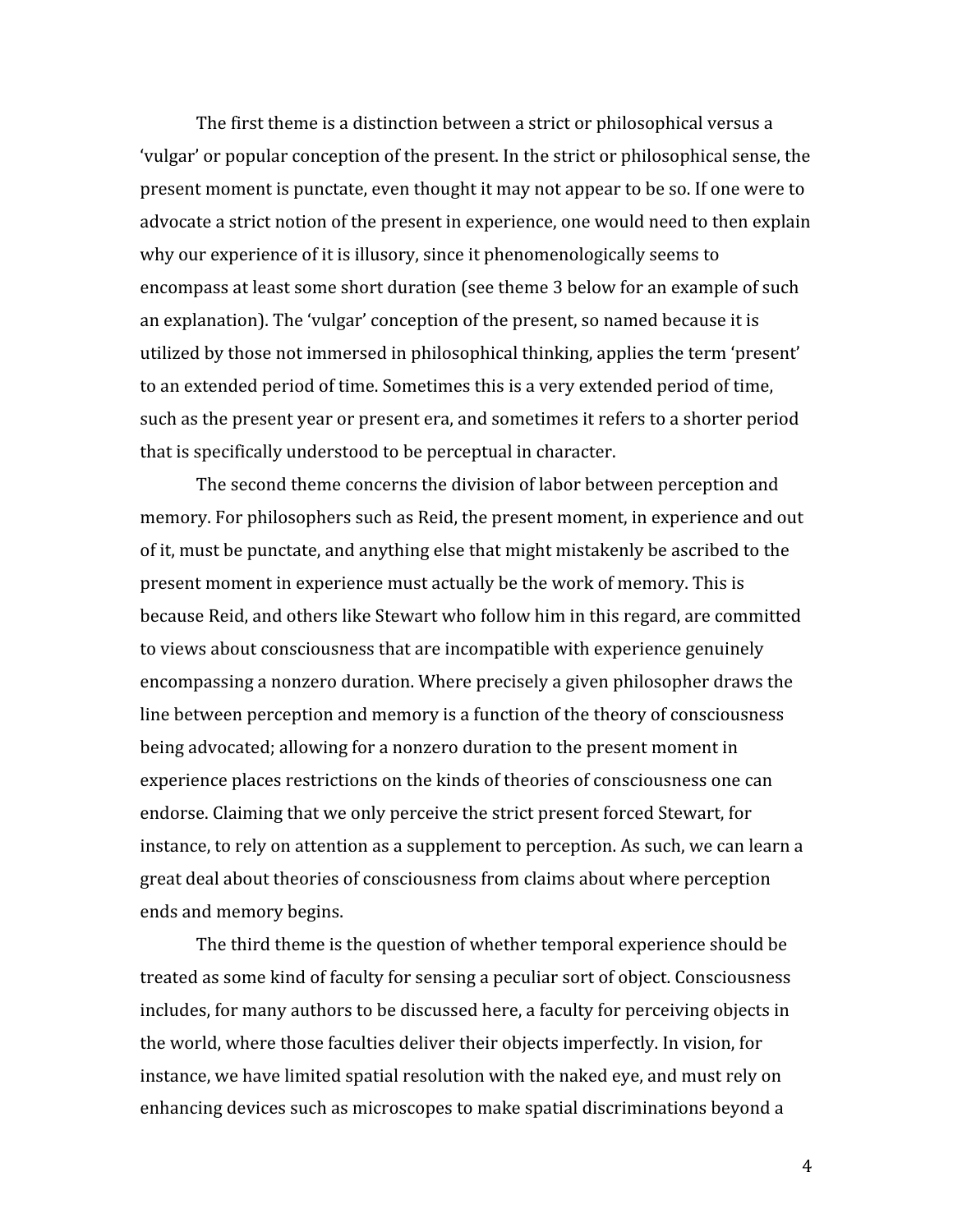certain range. Analogously, the present moment in experience is understood by some to 'really' be punctate, and only appear somewhat extended because our time sense has a limited resolution capacity. If we had a time sense aid, like a temporal microscope, we could discriminate indefinitely smaller units of time.

The fourth and final theme is closely connected to each of the previous three. Those pre‐James authors who most clearly espouse something akin to the specious present doctrine do so as a consequence of endorsing a particular idea about consciousness: namely, that to be conscious at all requires some kind of change or contrast. One could take such contrast to be sufficiently provided by simultaneous awareness of two different objects; in that case, there are no temporal requirements on consciousness. However, the common view on this is that the contrast or change should be between states of consciousness: a change between one note and another note in a song, for instance. Anytime we are aware of a change, it is *from* one perception *to* another. If such a successive contrast or change is required to be conscious of anything at all, then there is a temporal requirement on consciousness – it must span at least two such moments in order for a change to be noticeable.

### **3. James and his red herring**

James dedicates an entire chapter in *Principles of Psychology* (1890) to "The Perception of Time." In this chapter, he presents an array of phenomena that are part of the character of temporal experience to be investigated by and accounted for in psychology. He offers several arguments to the effect that consciousness must span a period of time, each of which continues at least one of the four themes presented earlier. The first such argument is that consciousness would shrink to a tiny point, and leave too much "in total darkness" (ibid., 606), if it did not have some temporal depth. James describes the strict present, a point with no extension, as only an ideal, in the way that a perfectly round circle would be an ideal. We conclude it exists only because we think it must, not because we ever actually experience it.

Instead of being conscious of or in a single instant of time, James says, we experience a wider expanse of time as present.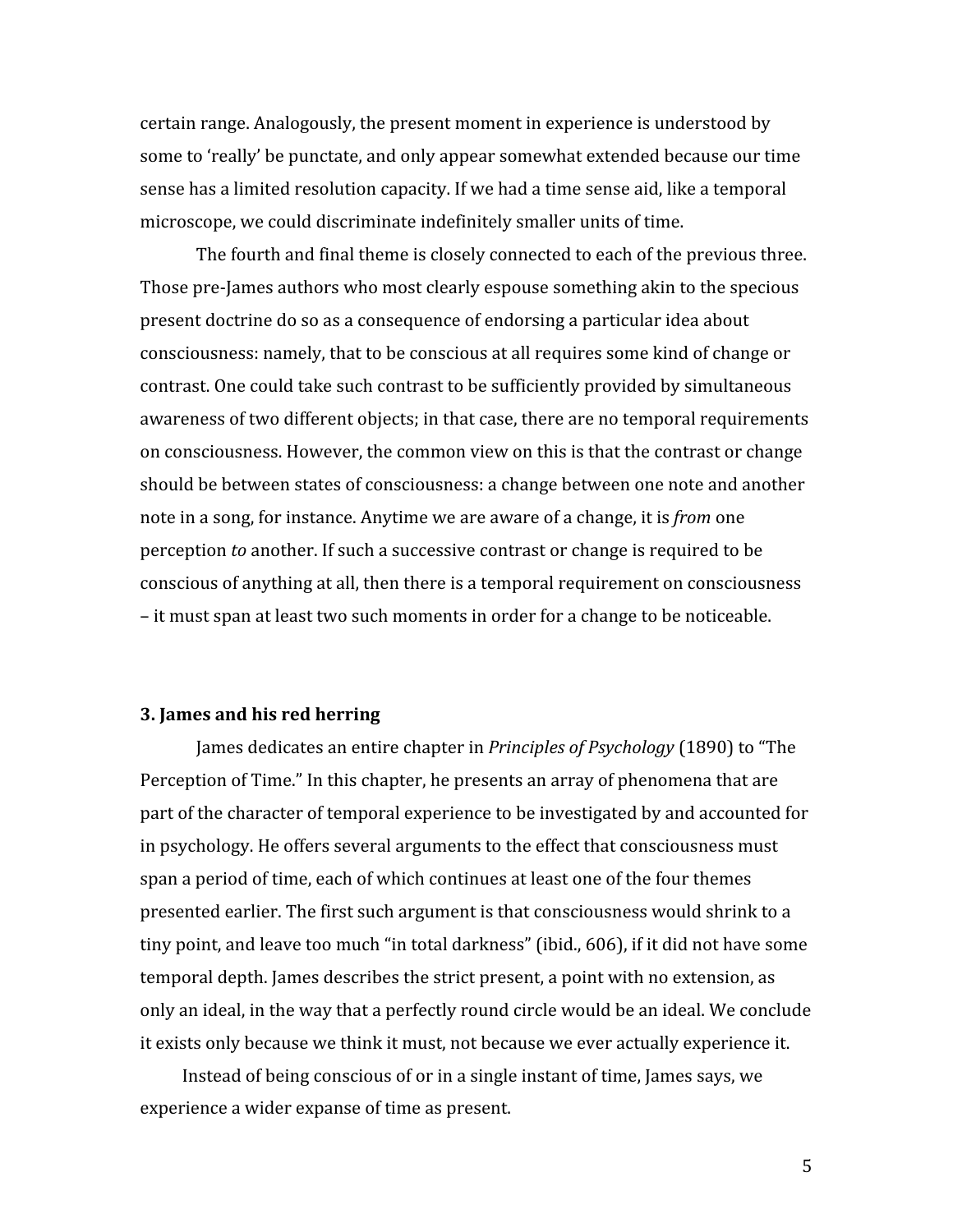In short, the practically cognized present is no knife‐edge, but a saddle‐back, with a certain breadth of its own on which we sit perched, and from which we look in two directions into time. The unit of composition of our perception of time is a duration, with a bow and a stern, as it were—a rearward‐ and a forward‐looking end. (1890, 609)

The specious present is introduced as a description of the actually experienced (as opposed to idealized and abstract) present. James quotes a long passage from an author he enigmatically and misleadingly refers to as E.R. Clay. The passage, in its entirety, is:

The relation of experience to time has not been profoundly studied. Its objects are given as being of the present, but the part of time referred to by the datum is a very different thing from the conterminous of the past and future which philosophy denotes by the name Present. The present to which the datum refers is really a part of the past – a recent past – delusively given as being a time that intervenes between the past and the future. Let it be named the specious present, and let the past, that is given as being the past, be known as the obvious past. All the notes of a bar of a song seem to the listener to be contained in the present. All the changes of place of a meteor seem to the beholder to be contained in the present. At the instant of the termination of such series, no part of the time measured by them seems to be a past. Time, then, considered relatively to human apprehension, consists of four parts, viz., the obvious past, the specious present, the real present, and the future. Omitting the specious present, it consists of three … nonentities – the past, which does not exist, the future, which does not exist, and their conterminous, the present; the faculty from which it proceeds lies to us in the fiction of the specious present. (James 1890, 609; taken from [anonymous] 1882, 167‐8)

This passage is the definitive presentation of the specious present doctrine, along with the earlier passage from James about the saddle of the present.

A point to note here, which will be followed up in a later section, is that James' presentation of the experienced present in this chapter is not accompanied by a description of what he takes experience in general to be like. In order to find how James conceives of experience, of which the experience of the present is one element (albeit a very important one), one has to look earlier in *Principles*. This is relevant because the description James provides of the specious doctrine in the chapter "Perception of Time" could potentially be understood in a number of incompatible ways if one were to only read that chapter. One might take James to be saying that experience itself comes in instantaneous elements, each including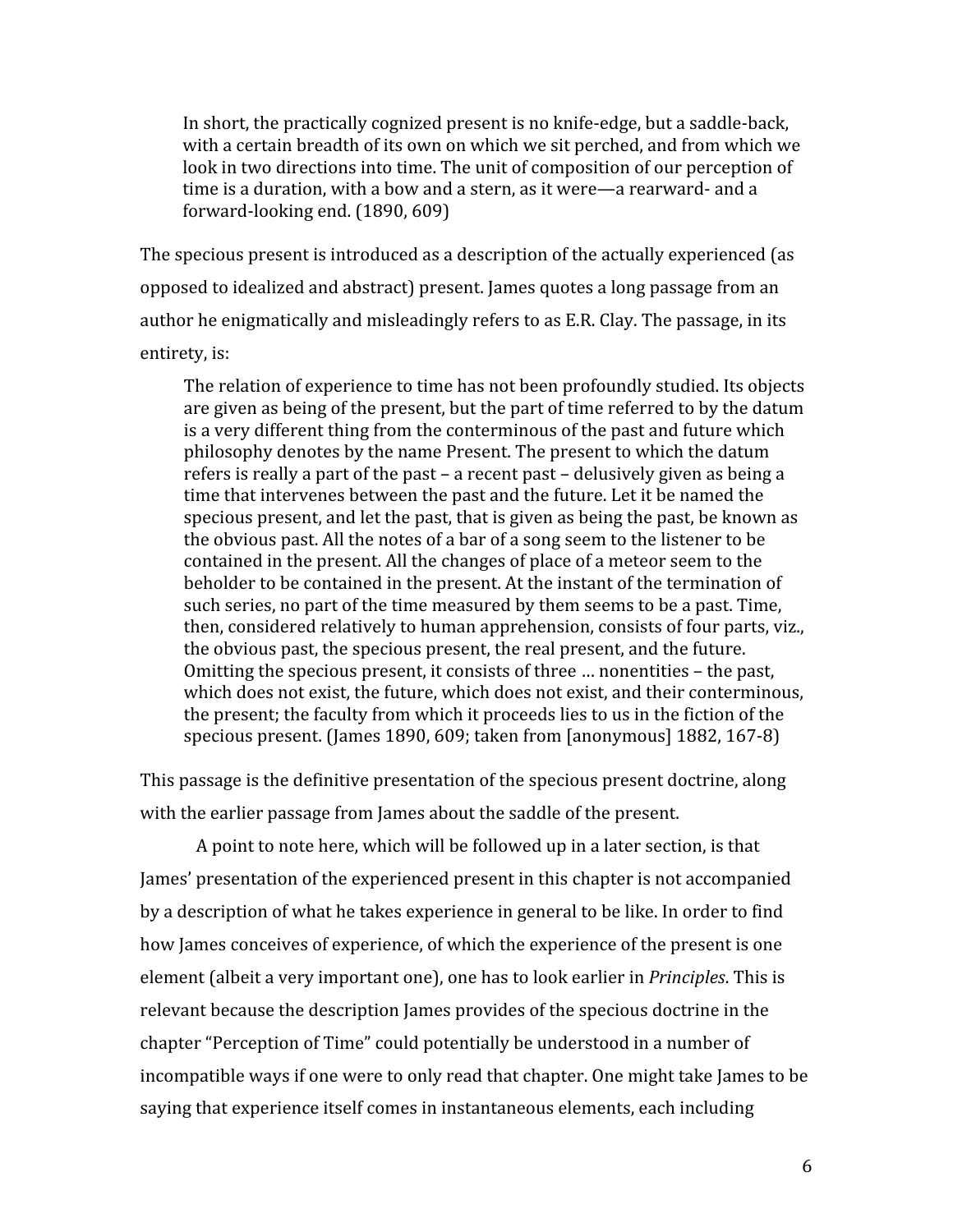content that spans a longer period of time than the act of consciousness itself. Or, one could understand him to say that both the content of experience, and the vehicle of experience itself, come in longer units than mere instants. In order to see how James advocates the latter rather than the former view, one needs to consider the other things James says about experience in *Principles*, especially concerning the stream of thought and consciousness of self.

Until quite recently, scholars writing about the specious present were forced to simply repeat James' citation for the author of the passage quoted in *Principles* (Meyers 1971; Plumer 1985; Pockett 2003; Dainton 2006). There were no records of an author matching the name 'E.R. Clay'. This effectively precluded research into the origin of this idea, or into the other things its original author might have said on the matter.

It turns out that there is no such person as 'E.R. Clay', and the book from which James took this passage was published anonymously. E. Robert Kelly was a cigar manufacturer in Boston who apparently retired early and had a strong amateur interest in philosophy. *The Alternative: A Study in Psychology* (1882) was his sole contribution to the field, and it bears the hallmarks of someone who was enthusiastic about philosophy but not widely read in it. Robert Kelly's son, Edmund Kelly, was a prominent Socialist around the turn of the century in the New England area. Edmund Kelly was friends with James, which is most likely the way James ended up with a copy of the book (Gilbert 1972).

Kelly's book was motivated, as he claims in his introductory chapters, by a concern that Positivism had somehow forced Common Sense philosophy to give up tenable positions only because these positions had not yet been sufficiently well‐ articulated. His aim was to provide a series of philosophical definitions of terms that would restore Common Sense to its rightful philosophical ground. Kelly's understanding of Common Sense philosophy, based on his own references, came primarily from Sir William Hamilton, of whom Kelly writes in awed tones.

While many of the definitions provided by Kelly are awkward, he does make several interesting points regarding temporal experience beyond the passage quoted by James. For instance, Kelly thinks that the specious present allows for our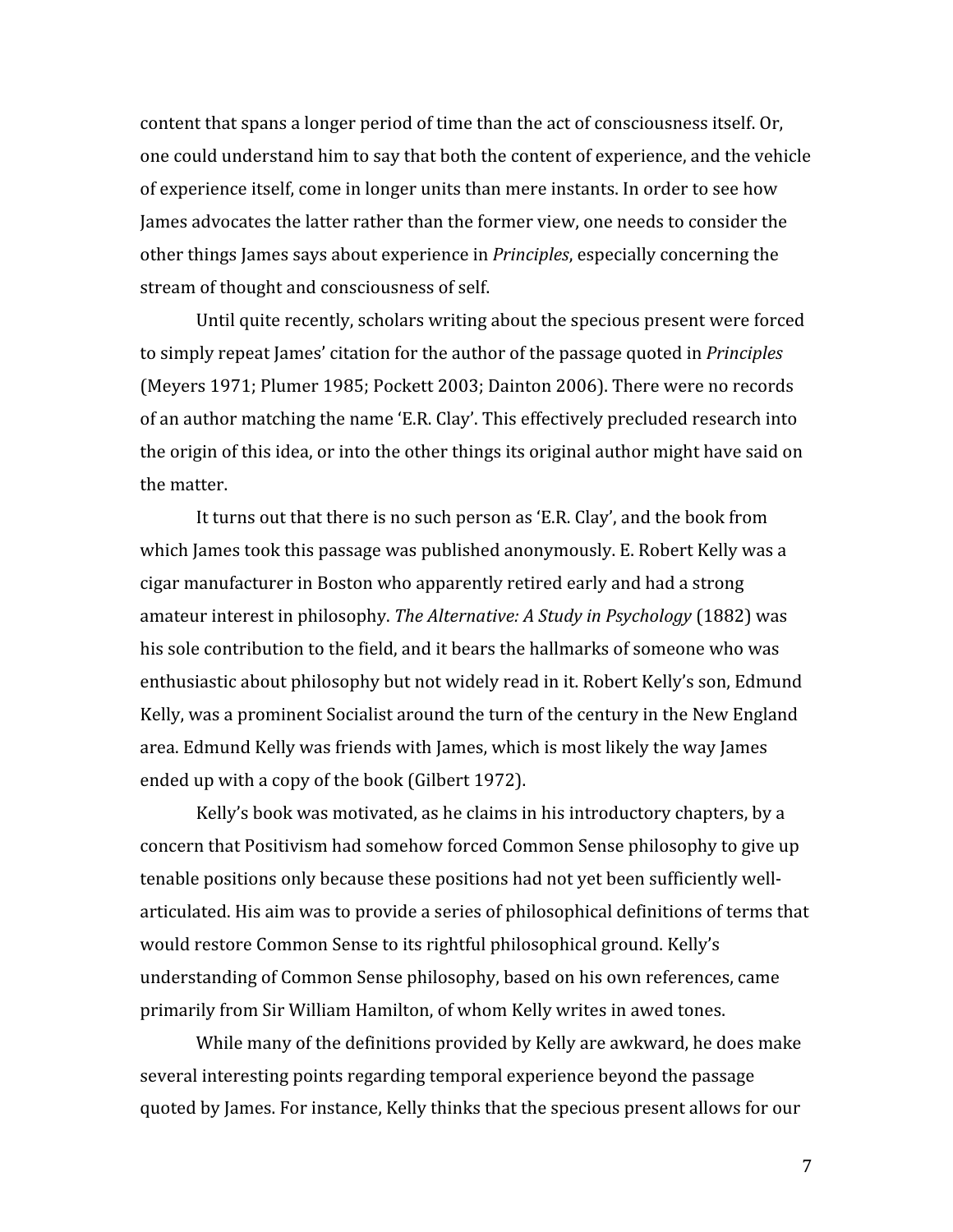experience of motion, and as a result, that we must draw a distinction between 'paradoxic' and 'anti‐paradoxic' experience. Paradoxic experience occurs when the object of experience does not, or could not, exist as experienced. Any experience of temporally extended things as temporally extended – a trill of notes in a song, the flight of a bird, the trail of a meteor – is paradoxic, because such objects do not exist at any given moment of experience and by definition, movement requires time during which to occur. Yet we experience them both as occurring now, and as taking time. Therefore, Kelly concluded, the experience itself is paradoxic. Interestingly, once such paradoxic experience is completely past, it reverts to being anti‐paradoxic experience, veridical experience of existent objects. We genuinely experienc*ed* the movement of genuinely moving things, but only once both movement and experience are no longer present; we cannot experience such things veridically as they occur.

James' mis‐citation of Kelly's book, whether intended to preserve Kelly's anonymity or simply done by mistake, had the unfortunate consequence of obscuring the real sources from which James drew for his chapter "The Perception of Time." In the same section of the same chapter as the Kelly quote, James also cited Shadworth Hodgson, although the Hodgson passage is relegated to the footnotes. Hodgson, as we'll see shortly, made almost exactly the same point as Kelly regarding our experience of the present, and gave it a similar name – the 'empiric present.' The passage James cited in the body of the chapter contained an arguably more concise presentation of the doctrine, and motivated it with the contrast between the experienced and the mathematized present. It also had a somewhat catchier name. This placement does not, however, indicate much of interest regarding the development of the novel doctrine of the specious present. For that, we must look to Hodgson, and to the brand of empiricism known as Scottish Common Sense, where psychologically‐oriented philosophers had already recognized the significance of temporal duration for consciousness.

### **4. Scottish Common Sense**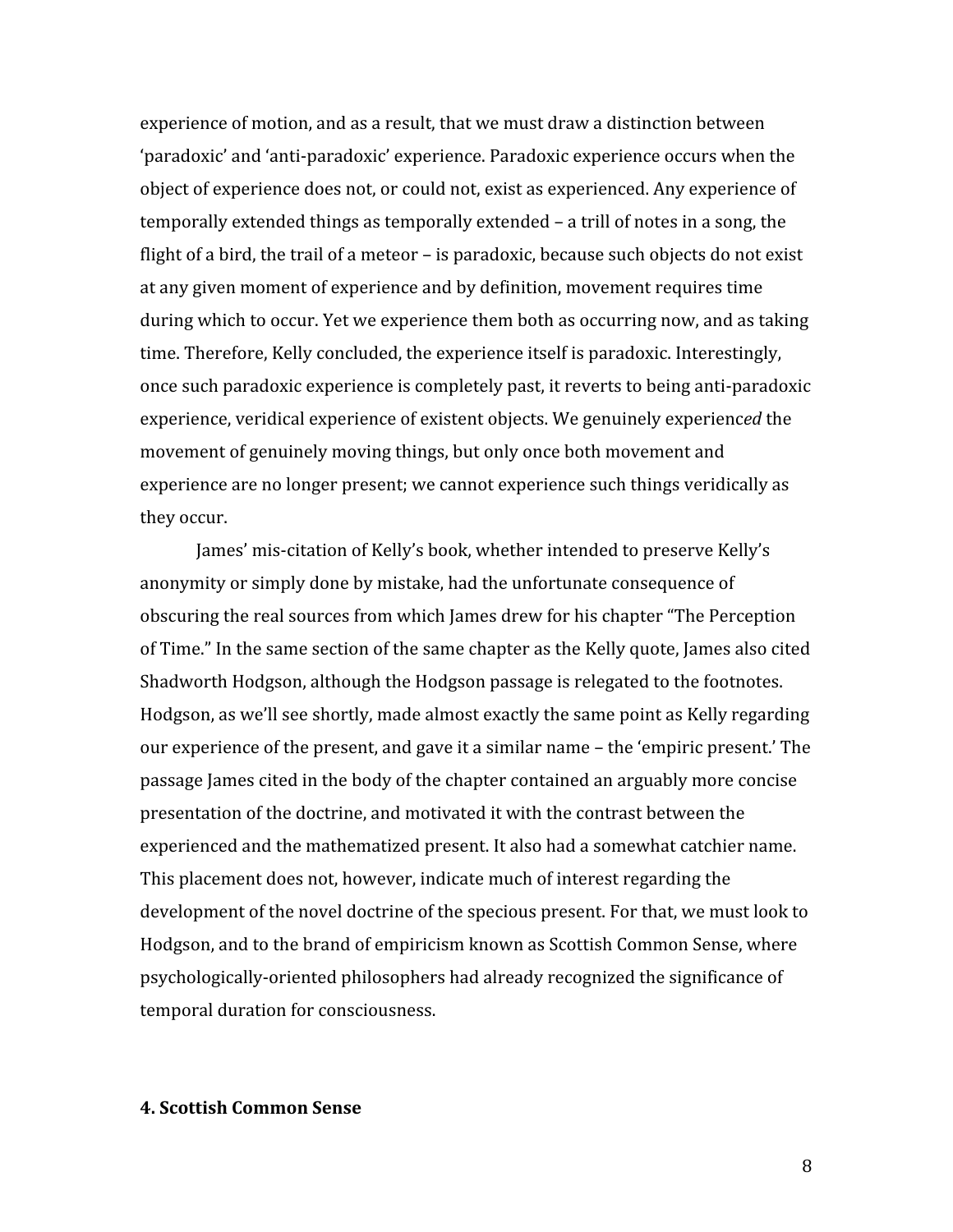The work of Kant and Hume on time and experience has been widely examined. It turns out, however, that there was a lively and ongoing discussion concerning experience and its temporal characteristics in the Scottish Common Sense tradition, from Thomas Reid, through Dugald Stewart and Thomas Brown, and up through Sir William Hamilton. James drew liberally from these psychologist‐ philosophers in writing *Principles*, as did both Kelly and Hodgson (see below), the two independent inventors of the doctrine of the specious present.

Locke (1690) argues that knowledge comes only from perception or reflection. He applied this formula in order to explain, among other things, how we arrive at our ideas of duration and succession. We come to our idea of duration by reflecting on our ideas which themselves have some duration; likewise, we come to our idea of succession by reflecting on the succession of ideas in our minds. In the context of a chapter on memory, Thomas Reid takes aim at Locke's account. He does not challenge the background view of knowledge as derived solely from perception and reflection, but rather challenges the path Locke charts from reflection to knowledge of duration and succession. Reid (1786) makes two points of interest to us here. The first concerns the feasibility of using the succession of ideas as a means of coming to understand duration. Reid poses a dilemma for Locke: either 1) the ideas that constitute the succession have duration themselves, or 2) they do not have duration. If they lack duration (2), then they can't constitute a succession – they would simply be simultaneous, lacking distance between them. If, on the other hand, they had duration (1) so as to constitute a succession, then a single idea would still have duration, even though it is not a succession. Either way, we could not reach the idea of duration from the succession of ideas.<sup>ii</sup>

The second point Reid raises is that Locke's account presupposes memory as a prerequisite for being capable of reflecting on ideas and their succession in our minds. We could not notice that our ideas succeeded one another in time unless we were able to remember a previous idea and compare it to a current, distinct, idea. This point is not a criticism of Locke per se, other than perhaps as a criticism for neglecting to mention that memory is also required in order to reach our ideas of succession and duration. But Reid's emphasis on this point touches on several of the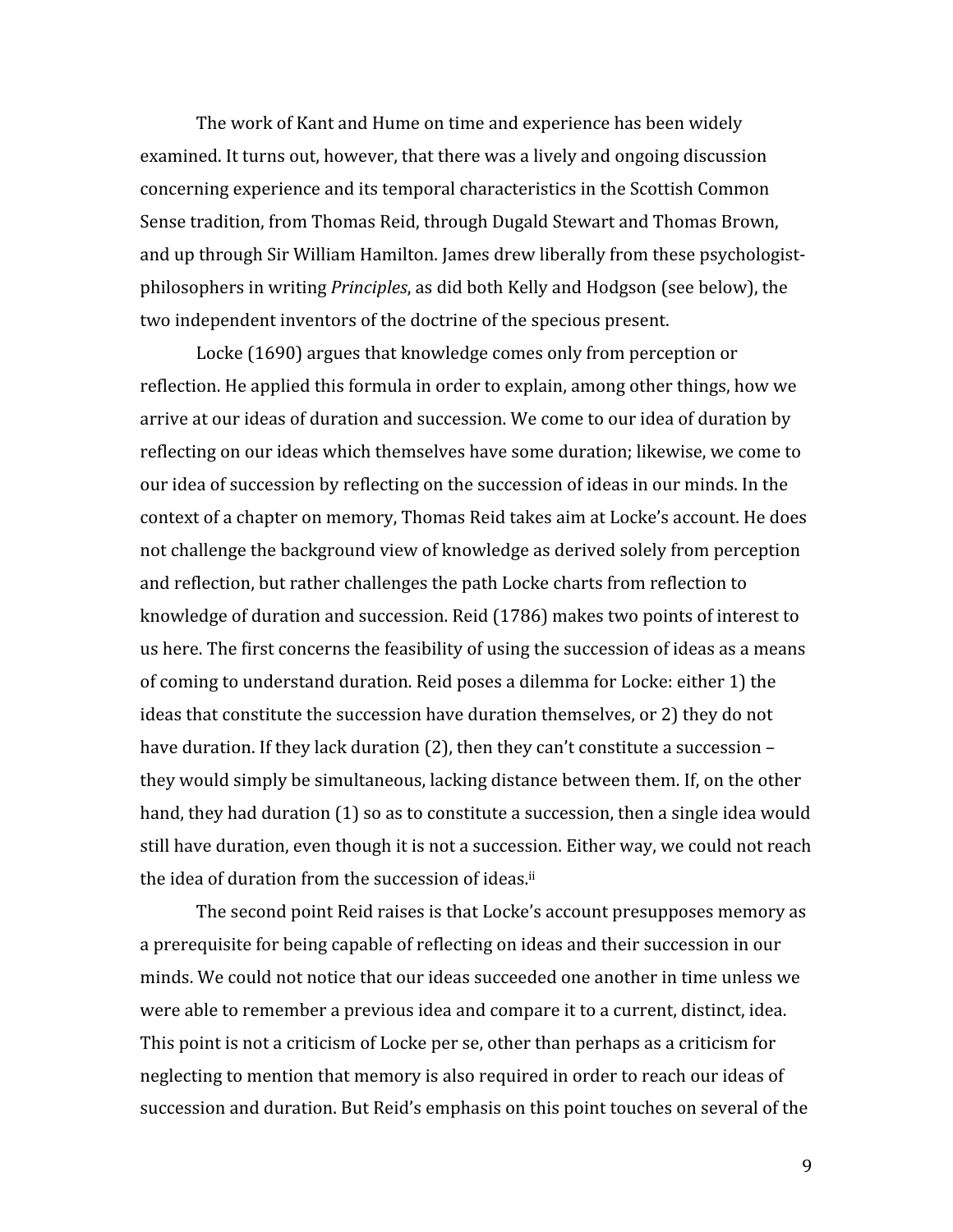themes explicated in section 2. In order to reach knowledge of succession and duration via the succession and duration of ideas, consciousness itself must have certain characteristics that enable us to hold fast to multiple ideas separated in time from one another, and to compare these ideas to one another.

Reid's positing of memory as playing the role of holding onto an immediately prior idea in order to compare it to its successor is a consequence of how Reid divides up the roles that perception and memory can fill, another theme from section 2. Reid draws a distinction between the vulgar or crude, and strict or philosophical, ways of speaking about the present. This is one of the very first occasions on which the issue of the temporal span of experience is explicitly raised, although Reid's view is that the actual span of experience is zero.

… Philosophers and the vulgar differ in the meaning they put on upon what is called the *present* time, and are thereby led to make a different limit between sense and memory.

Philosophers give the name of the *present* to that indivisible point of time, which divides the future from the past: but the vulgar find it more convenient in the affairs of life, to give the name of present to a portion of time, which extends more or less, according to circumstances, into the past or the future. (1785, 348)

Thus, on Reid's account we cannot perceive succession at all – we can *perceive* a single instantaneous slice of a succession and *remember* the rest. This distinction between the crude or vulgar conception of the present and the strict or philosophical conception of the present starts with Reid but will change rather dramatically by the time it reaches James. In Reid's version of it, the vulgar usage of the present is not confined to anything that is necessarily *perceptual* in character – Reid mentions the vulgar referring to the present week or the present year. This distinction will subsequently become perceptual in character: the vulgar conception of the present will be the duration during which objects of perception appear to be present.

Reid acknowledges that it certainly seems to us as if we perceive successions directly. He accounts for this by analogy to vision and the *minimum visibile*. There is a smallest spatial size that we are capable of perceptually discerning as a result of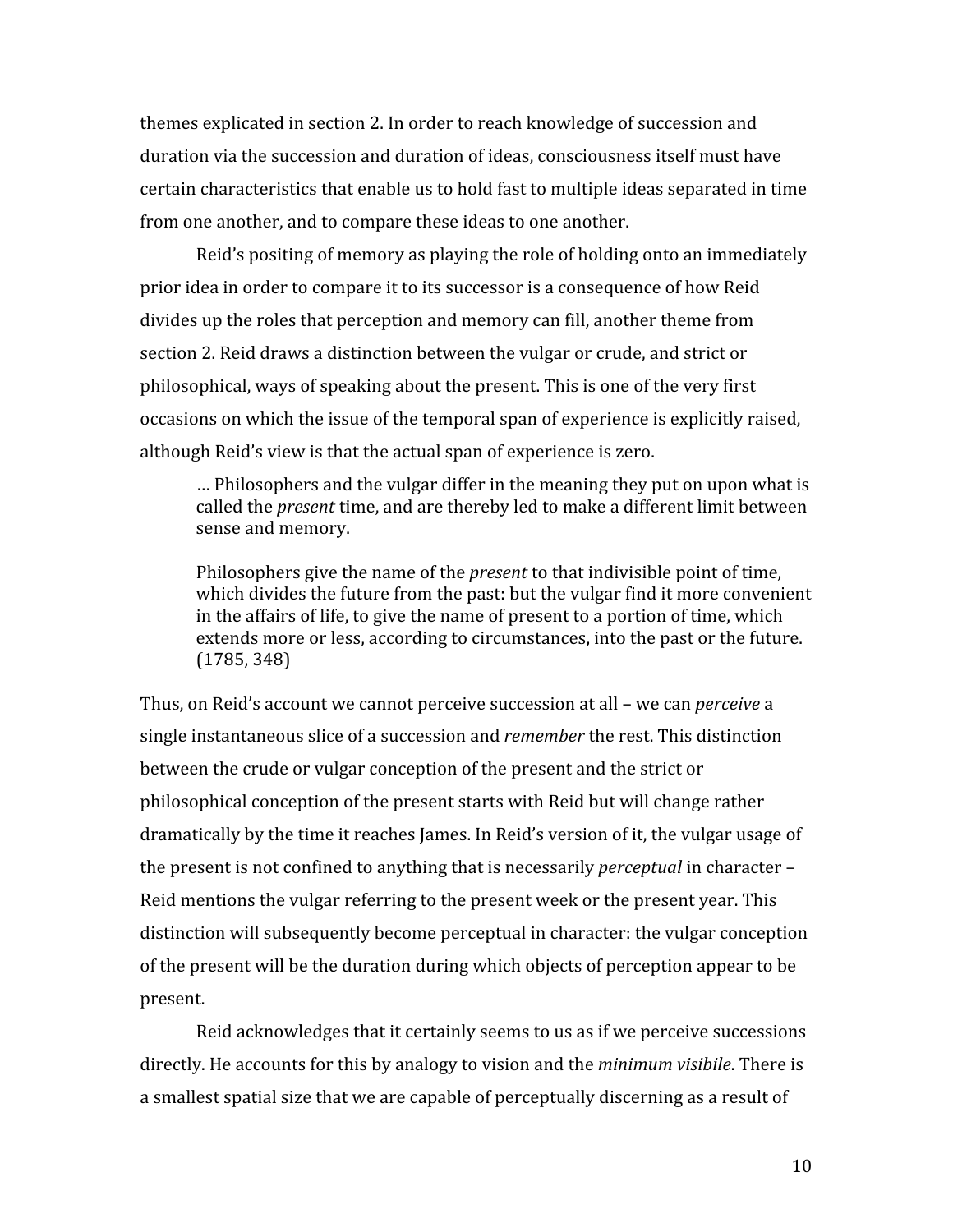limited sensory abilities, even though there are in fact smaller spatial areas. Similarly, there is a smallest temporal duration we are capable of discerning, even though temporal durations themselves come in indefinitely smaller units. Our experience of the present moment is actually punctate, but we are unable to recognize this because we cannot discern sufficiently short temporal intervals.

This idea of the limited temporal resolution of perception, the third theme discussed in section 2, is taken up again by Dugald Stewart (1792). Stewart followed Reid in the Scottish Common Sense tradition and elaborated many of Reid's positions, responding to criticisms and potential problems that had arisen with respect to Reid's work. Stewart took the analogy with the *minimum visibile* even further than Reid had. Stewart described how we are capable of discerning spatial objects only down to a certain size. However, with the aid of a microscope, we can see that spatial discriminations can be made much more finely. If we had, he surmised, something like a temporal microscope, we would be able to discern indefinitely smaller temporal intervals (1792, 61). As such, the implication goes, there is nothing special or privileged about the features of experience that suggest a given temporal duration to the present moment – it is simply a function of how short-sighted we are, so to speak, with respect to time.

One of Stewart's most important contributions to the discussion regarding the temporal characteristics of experience is the way in which he reconciled certain aspects of experience with Reid's strict division between perception and memory. The problem is that both Reid and Stewart thought perception was capable of discerning only one object at a given instant. And yet, it seems that we are capable of immediately perceiving a great deal more than this. Stewart's example is that of perceiving a geometric figure. He thought we could only perceive a single point of the figure in any given instant. We seem, however, able to perceive the entire figure at a glance. On Reid's account, memory ought to be playing a key role in this phenomenon, but it appears that perception is doing the work.

Stewart added to Reid's account in two ways in order to address this problem. He introduced attention as a key faculty needed to bridge perception and memory, and he got some mileage out of the limited temporal resolution of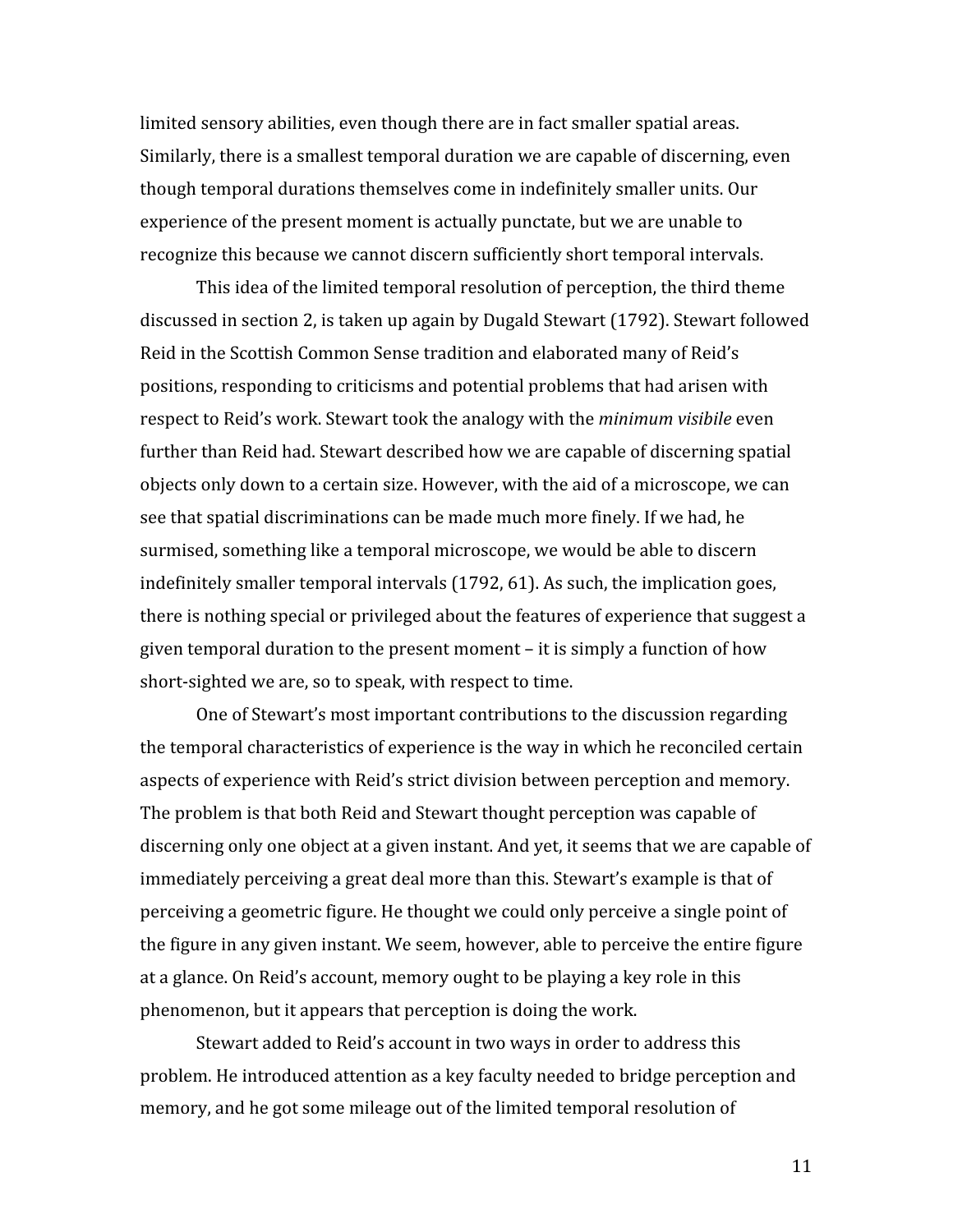consciousness. Perception, he claims, can only take in a single object with each act. But, these acts of perception are quite short, much shorter than the smallest temporal duration we can discern. Furthermore, we do not remember everything we perceive. We only remember the content of perceptual acts to which we pay attention for a sufficient amount of time. The amount of time required to attend to 'a perception' in order to remember it is longer than the time it takes to perceive the object, but shorter than the shortest temporal duration we can notice. Thus, in what seems to us like a single instant, there are actually multiple distinct acts of perception, which are attended to in multiple distinct acts, such that we remember the perceptual contents of the attention‐acts apparently simultaneously (1792, 53‐ 54). It is an awkward theory, but it preserves the major features of Reid's account of perception and memory while accommodating apparently conflicting features of experience.

Thomas Brown (1851) took issue with the way philosophers like Stewart 'doubled' consciousness, by separating acts of perception, memory, or attention from consciousness by making them *objects* of consciousness, while, Brown argued, they should be thought of as *constituting* consciousness. He also made two key steps along the road from Reid to James: the notion of 'rapid retrospect', a precursor to the specious present doctrine, and the idea that consciousness requires a contrast between two distinct sensations, theme 4 from section 2.

Brown failed to past some of the views developed by Reid, as a result of which he came up just short of giving the first full version of a specious present doctrine. He accepted Reid's division of labor where perception could only be instantaneous while memory supplied the remainder. Brown responded to the apparent conflict between this view and experience in a subtler and arguably more satisfactory manner than Stewart did. He distinguished between the kind of memory that is clearly memory – with objects that are in the obvious past – and the kind of memory that does not seem like memory, whose objects are only just past. He calls this second kind of memory rapid retrospect.

When we think of feelings long past, it is impossible for us not to be aware that our mind is then truly retrospective … But when the retrospect is of very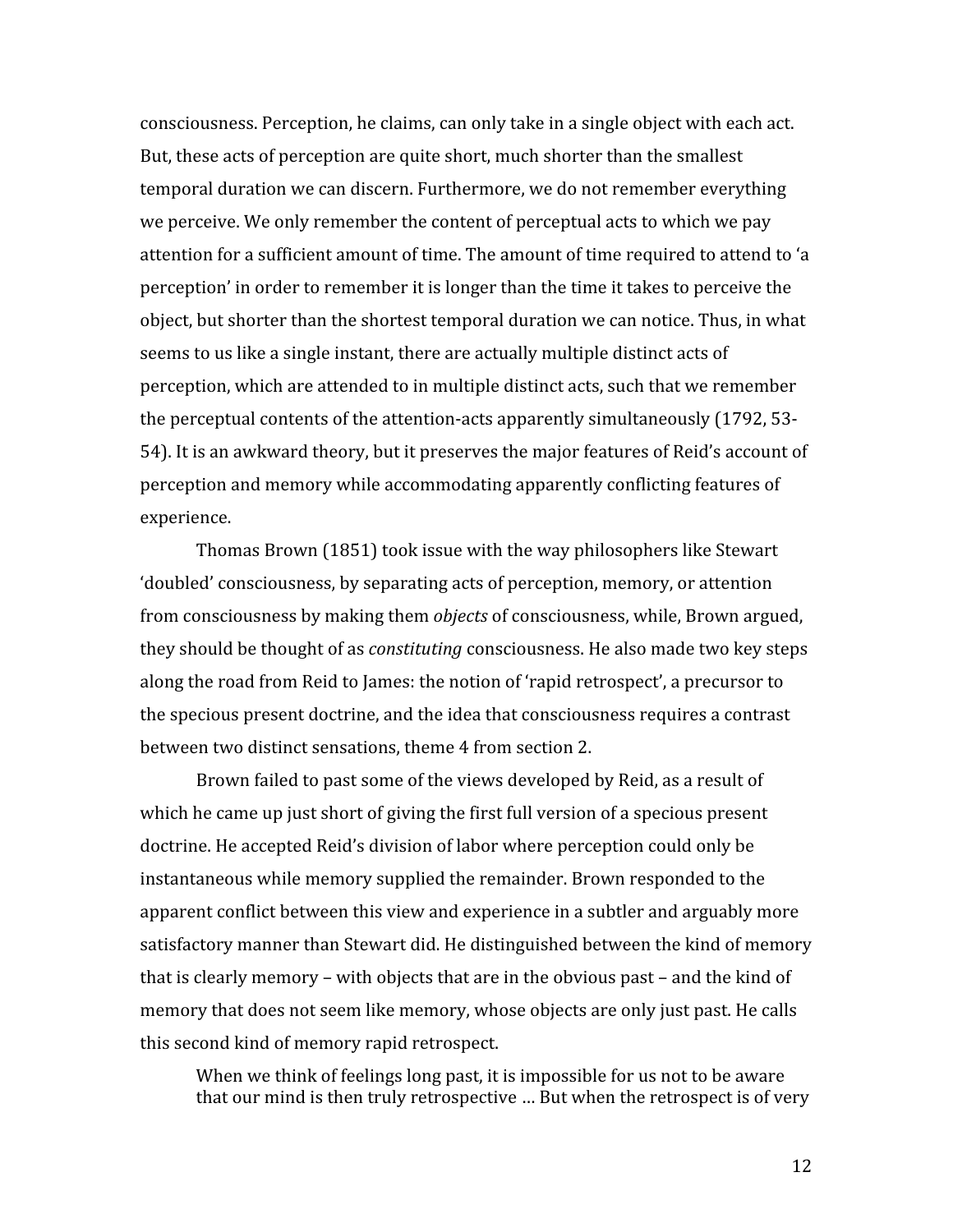recent feelings – of feelings, perhaps, that existed as distinct states of the mind, the very moment before our retrospect began, the short interval is forgotten, and we think that that primary feeling, and our consideration of the feeling, are strictly simultaneous. … When it is any thing more than the sensation, thought, or emotion, of which we are said to be conscious, it is a brief and rapid retrospect. (1851, 303)

This skirts very close to the specious present doctrine as presented by James, but it maintains the view that perception must be punctate. Brown argued that in order for a self to be conscious as a self, it must encompass at least two distinct sensations. He provides the example of an imaginary consciousness that was abruptly created fully formed, listening to a single tone on a flute. Such a creature would have no consciousness that it was a self – it would only know the tone. If this is succeeded by the fragrance of a rose, however, one could compare the previous and new sensations together, from which one would be conscious of oneself as spanning both of those sensations –conscious of the earlier one, and now conscious of the new one. This means that a condition necessary for the possibility of consciousness is content that spans more than a single instant, although Brown does not go so far as to say that consciousness itself spans more than a single instant. He places the implicitly temporal constraint on consciousness that it involve nonpunctate content even if perception itself occurs in a punctate instant.

The final philosopher to consider here is Sir William Hamilton. Hamilton expands on Brown's constraint that must consciousness involve contrast between distinct states, a view that had become widely accepted by then. Hamilton offered five "special conditions on consciousness," conditions that must be met in order to be conscious, two of which are relevant to this discussion. Hamilton's third condition simply is the point we just saw Brown make: consciousness requires some kind of change or contrast. If we were only to experience a single thing unchangingly, we would "be absolutely unconscious" (1861, 203). From this third condition Hamilton drew a corollary, which he made the fifth condition – memory.

When these two conditions are put together, Hamilton goes further than Brown by making explicit how the conditions for consciousness have a temporal dimension: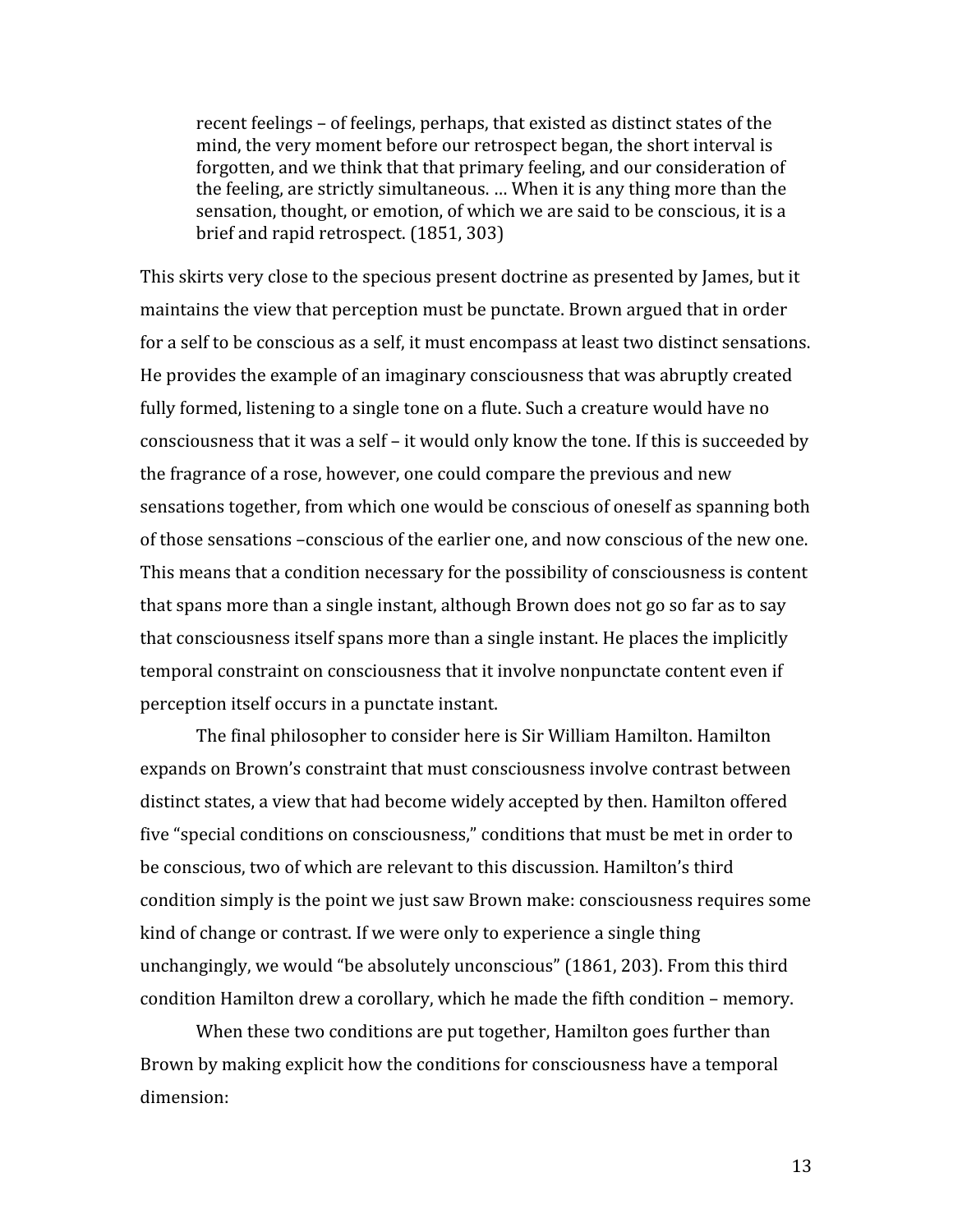In the internal perception of a series of mental operations, a certain time, a certain duration, is necessary for the smallest section of continuous energy to which consciousness is competent. Some minimum of time must be admitted as the minimum of consciousness. (1861, 257)

Hamilton goes so far as to say that Duration is "a necessary condition of thought" (1856, 571). Here we have the culmination of an ongoing development in Scottish Common Sense philosophy, which clearly prefigures the specious present doctrine as James presents it.

James credited Reid, Stewart, Brown, Hamilton, and others with shaping psychology as a field in the pre‐technical, pre‐specialized "youth of our science," and took *Principles* to be a step from their work toward an empirical, fully scientific, 'English' psychology (1890, 192). There is a discernible movement, from Reid through Stewart, Brown and Hamilton, culminating in James, where the issue of the temporality of experience – including the experience of temporal objects as well as the temporal properties experience must have in order to function as it does – raises problems within the psychologies offered by each philosopher, which the next then solves by complicating the picture with the addition of new faculties.

These issues persist in James' writings even outside of his chapter on the Perception of Time. Consider Reid's criticism of Locke for failing to recognize the role that memory must play in reflection in order for us to reach certain ideas like succession. James answers Comte's criticism of the use of introspection as a method in psychology by citing memory as a necessary supplement to occurrent consciousness. Comte claimed (see James 1890, 188 for reference) that introspection must necessarily lag at least slightly behind everything in consciousness, because it is by definition impossible to both have an experience and to reflect on that experience in the same moment. James responds in part, that the contents for which we introspect linger just long enough that we can, with the use of memory, reliably introspect in just the way Comte denied (*Principles*, 189).

James' answer is strongly connected to the Scottish Common Sense views on the matter because James is not in this case talking about memory in general. He specifically means the kind of 'memory' that Brown termed 'rapid retrospect', the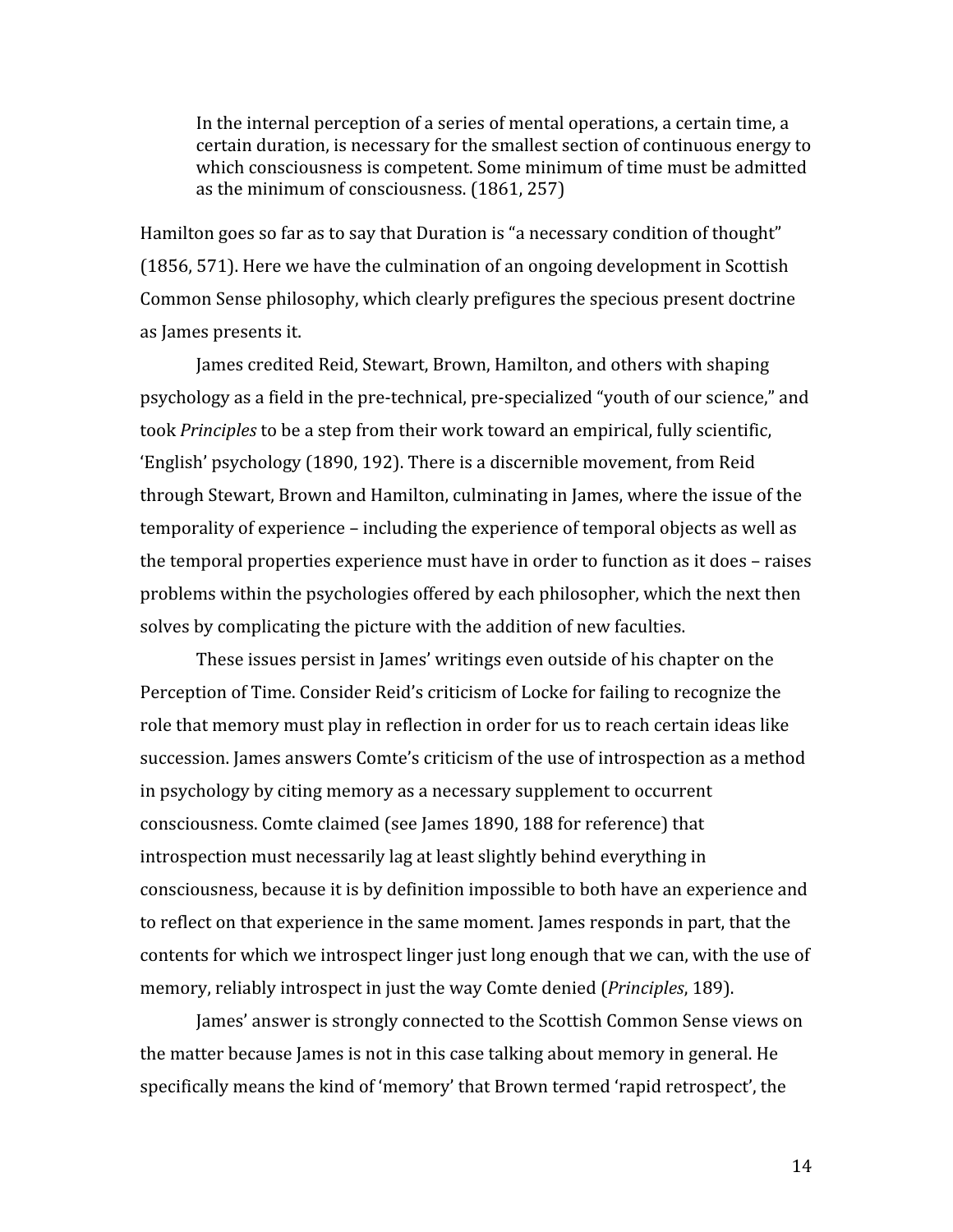kind of memory that Reid claimed was necessary in order to discern that a succession of ideas is in fact a succession. It is just this aspect of memory that James will go on to say, just a few chapters later in *Principles*, is in fact the backwards‐ looking part of the saddle that is the specious present. Presumably he did not rely on the specious present in refuting Comte because he had not yet introduced it; it is interesting that he took recourse to the same answer that the Common Sense tradition would have given.

### **5. Hodgson**

The philosopher who had the most impact on establishing the characteristics of temporal experience as an important issue is, ironically, someone least associated with the topic, and whose name has been largely erased from intellectual history. Shadworth Hollway Hodgson was a monumental figure in the philosophical circles of late 19th century Britain. He wrote three major books (*Time and Space*, 1865; *Philosophy of Reflection*, 2 vols., 1878; *Metaphysic of Experience*, 4 vols., 1898) published widely in venues such as *Mind*, and was a co‐founder and then president of the Aristotelian Society for 14 years. And yet, scarcely twenty years after the publication of his four‐volume lifework, Hodgson's name was all but absent from philosophical discussion, a situation that then turned into almost complete ignorance of his existence and influence during his lifetime. Given his extensive involvement in psychology and philosophy in Britain during this period, it is a historical puzzle as to why he receives so little attention in comparison with his peers.

Hodgson published two books prior to James' publication of the *Principles*. James certainly read one in particular, *Philosophy of Reflection* (1878), which he referenced a number of times. While Kelly did state the specious present doctrine, and provide the name that stuck, Hodgson had actually already developed and named the doctrine four years earlier– he called it the 'empiric present'. Furthermore, based on evidence such as correspondence between the two, it is clear that Hodgson had a deep and ongoing impact on James' thought, as part of a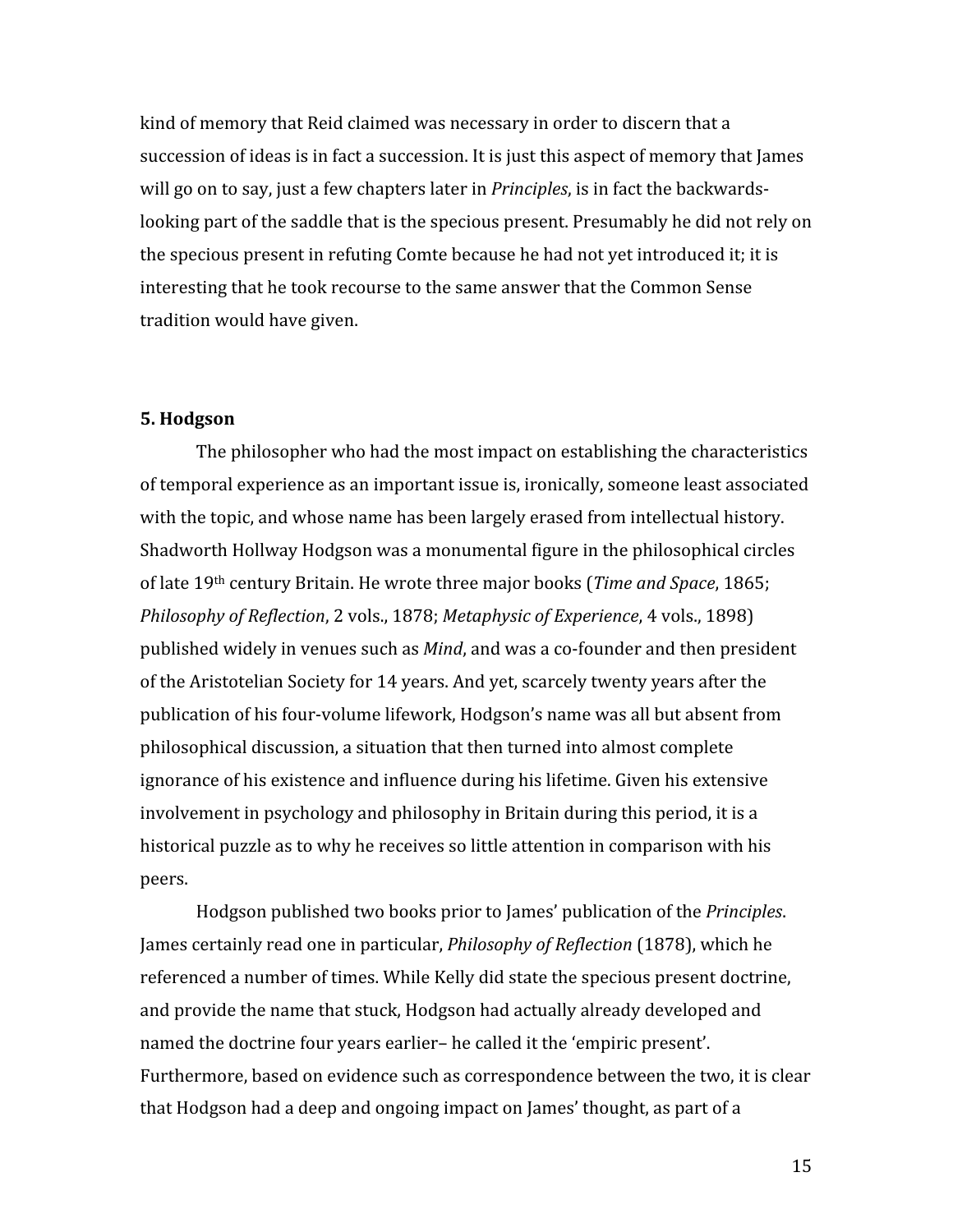friendship that included but was not limited to philosophical discussion and lasted for decades.

In *Philosophy of Reflection*, Hodgson takes up the line of thought we have just traced through the Scottish Common Sense philosophers. Hamilton established that some minimum duration is necessary for consciousness, as a consequence of consciousness depending on a contrast between two different states or objects (classed together as 'feelings').

The minimum of consciousness contains two different feelings. One alone would not be felt. … But of this *apparent* simultaneity there are two cases: the first is that of a real simultaneity, the two sub‐feelings are really parts in coexistence, not in succession; the second is that in which one of them is felt as growing fainter (called going when referred to its place in succession), the other as growing stronger (called coming when referred to the succession). The simultaneous perception of both sub-feelings, whether as parts of a coexistence or of a sequence, is the total feeling, the minimum of consciousness, and this minimum has duration. (1878, 249‐50)

This passage illustrates how Hodgson started from, but then went on to clarify and expand, Hamilton's temporal requirement that consciousness include at least two feelings and thus span some duration,. Two feelings that were felt simultaneously are sufficient for consciousness, but not the *only* way we can be conscious. We can compare two feelings without those feelings fully co-existing: one is 'coming' and the other is 'going', and as such, they overlap without being simultaneous. This means that Hodgson allows for temporally extended feelings that, within the temporally extended range of consciousness, wax and wane in the way James describes in his chapter on Perception of Time.

Hodgson even presents a paragraph that is almost identical with the one Kelly provided, with just a slight difference in terminology for the name of the doctrine. Compare to the passage in section 3 that James quoted from Kelly.

Crudely and popularly we divide the course of time into Past, Present, and Future; but, strictly speaking, there is no Present; it is composed of Past and Future divided by an indivisible point or instant. That instant, or time‐point, is the strict *present*. What we loosely call the Present is an empirical portion of the course of time, containing at least the minimum of consciousness, in which the instant of change is the present time-point. (1878, 253)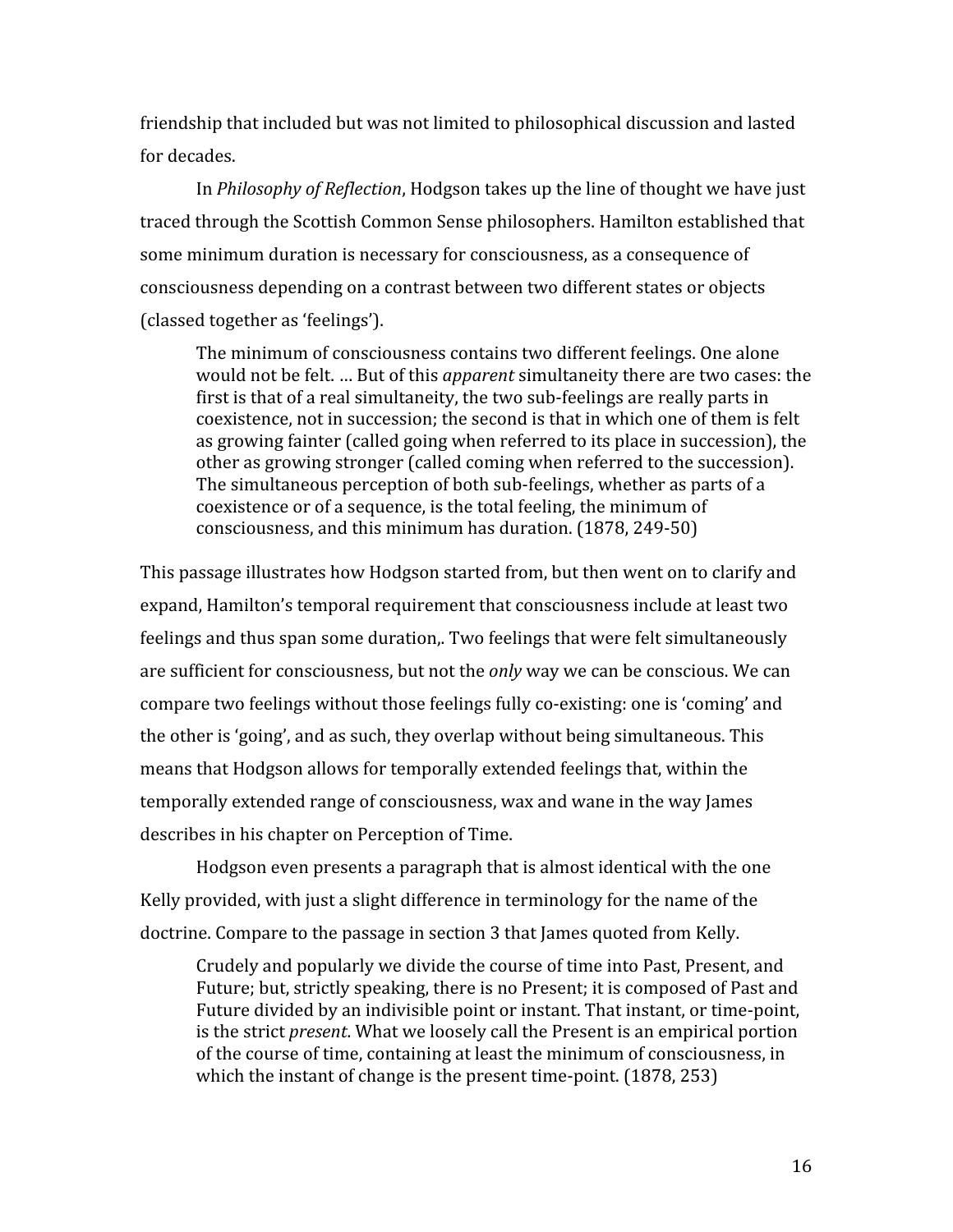Hodgson continues with the distinction, introduced by Reid, between a crude or vulgar conception of the present and the strict conception of the present. But now Hodgson adds the idea that on the strict conception, the present is not en entity, and that what we call the present is simply that minimum duration required to encompass at least two distinct feelings in order to be conscious. This is really the first statement of the specious present doctrine as such.

It is well‐known that James' *Principles* served as an important source of ideas and inspiration for Husserl as he wrote the lectures that became *Phenomenology of Inner Time Consciousness*. As such, Hodgson had an indirect influence on Husserl's project of understanding the structure of temporal experience, as did Reid, Hamilton, and others. However, it turns out that Hodgson also had a direct influence on Husserl (1966), via the massive tome he published after James had published the *Principles*. In *Metaphysic of Experience*, volume I, Hodgson lays a groundwork for his project with a number of remarkable features. The first is the manner in which Hodgson takes his empiricist examination of experience so far that he ends up with something that is, more or less, Husserlian phenomenology. Given the break between empiricist, analutically-oriented and phenomenological-oriented philosophy that is generally taken to occur somewhere in the early twentieth century, Hodgson occupies a unique historical position in occupying both of these traditions just prior to such a split. It is likely that the way in which Hodgson's work was so quickly dropped from British philosophical discussion concerned the radically analytic turn it took soon after his publication of *Metaphysic*, a turn in which his style of philosophizing simply had no place. This makes Hodgson a culminating figure of 18th and 19th century empiricism.

The second remarkable feature of Hodgson's volume I, obviously connected to the first, is how strikingly Hodgson's first four chapters or so parallel the points made by Husserl in *Phenomenology of Inner Time Consciousness*, even to the extent of using the same examples as illustration. Reading Hodgson's first volume, and then reading Husserl, the connections between the two are so strong as to make it highly unlikely that they are merely coincidental. And in fact, it turns out that Husserl had read Hodgson's *Metaphysic of Experience* right around the time that he was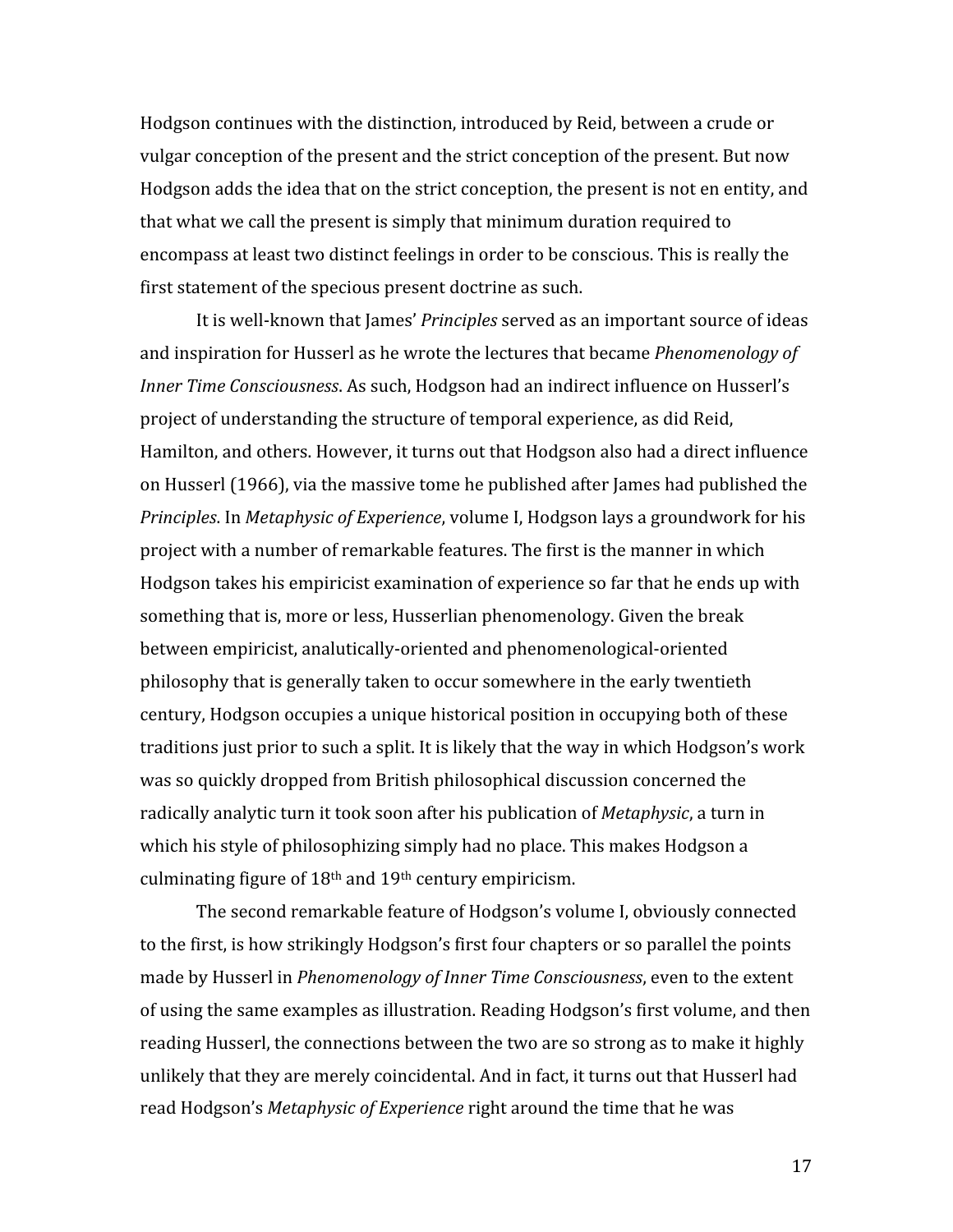compiling the notes that were subsequently edited into the posthumous *Phenomenology* (Andersen and Grush 2009). It is not an accident that Husserl's *Phenomenology* has such striking similarities to Hodgson's *Metaphysic*.

The upshot of this is that Hodgson deserves a great deal more credit for his views on time and experience, as well as his influence on James' views on these matters and on Husserl's. Furthermore, there is a wealth of historically and philosophically rich material in Hodgson's writings that shed light on empiricist thought at the time and on contemporary discussions of temporal experience.

#### **6. Later James**

We've now seen that many of the ideas articulated by James in *Principles* regarding temporal experience had been actively discussed for more than a century before he wrote, and that Hodgson played a key role in James' development of the specious present doctrine. In this section I will present a schematic argument to the effect that there is an important shift in James' thinking about temporal experience from the time he wrote *Principles* to his later writings on pragmatism. Further, in order to understand James' view on temporal experience specifically, we must understand the picture of experience in general that is the foundation of his pragmatism. James moves from simply *contrasting* the experienced versus 'real' present, noting that they differ, to *privileging* the experienced present over the purportedly real one. This shift was part of his larger critique of intellectualism, and at least in part a response to what James saw as misuse of the specious present doctrine. He takes an unusually broad and rich view of experience, which is why he can rest the notion of truth squarely on it. Without keeping in mind this enriched notion of experience as described in his pragmatic writings, our understanding of James' views on the experience of time will be impoverished. The shift in James' thinking and the notion of experience on which he relies fundamentally alter the way we should think about his views on what the specious present is and what it indicates about experience and time.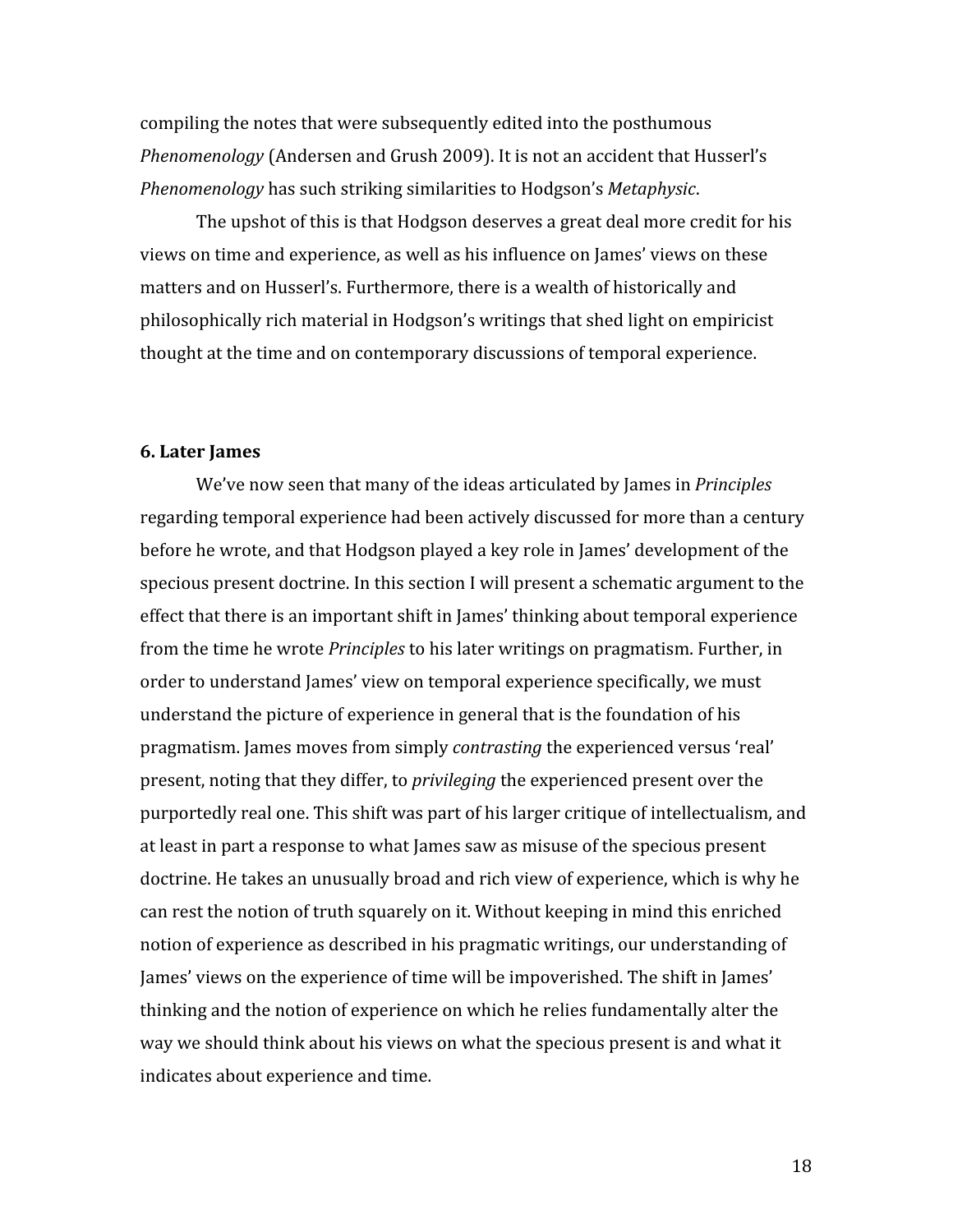As we've already seen, James originally presented the specious present doctrine in contrast with the 'obvious present'. The specious present is temporally extended, encompassing some part of the immediate past and having both a forward-looking and a rearward-looking element. The obvious present is punctate; it is the point on a timeline where the past and future meet. James presents the specious present as a feature of our *experience* of time, and the obvious present as a feature of a (mathematical) representation of time. Importantly, he does not take a stance on what the real nature of time is, or on which of the two conflicting representations of time should take precedence (which would, indeed, be rather odd in a book establishing the principles of psychology). In labeling the experiential phenomenon 'specious', meaning apparent or illusory, there is a slight implication that the experience is mistaken or nonveridical. James is primarily concerned with describing this feature of experience and discussing the measurements of its range, rather than adjudicating our time sense as a reliable indicator of time itself.

When we look forward about twenty years, though, a different picture emerges. Between 1902 and 1910, James developed his pragmatism as a full-fledged radicalization of empiricism. Even more than Peirce, from whom he took the term, James relied on experience as the ultimate arbiter of truth. His version of pragmatism is surprisingly misunderstood, a situation partially explained by James' use of evocative and metaphorical language to present it (his talk of the usefulness of beliefs and our need to inquire as to their 'cash value' evoked unfortunate stereotypes of crass Americans to his British audience).

James was struck by Bergson's writings on time and memory, and heartily endorsed Bergson's rejection of the overintellectualization taking place within philosophyiii. Concepts, thought James, and the logic that governs them, were being given too much weight when apparent conceptual contradictions arose. A variety of philosophers in the Hegelian tradition, for instance, thought that there were contradictions within the content of immediate experience. James thought this a ridiculous impossibility. Any contradiction that might arise in immediate experience would only be due to the concepts chosen to imperfectly describe or represent that experience. Prior to description, experience can be rich and complex, but not self‐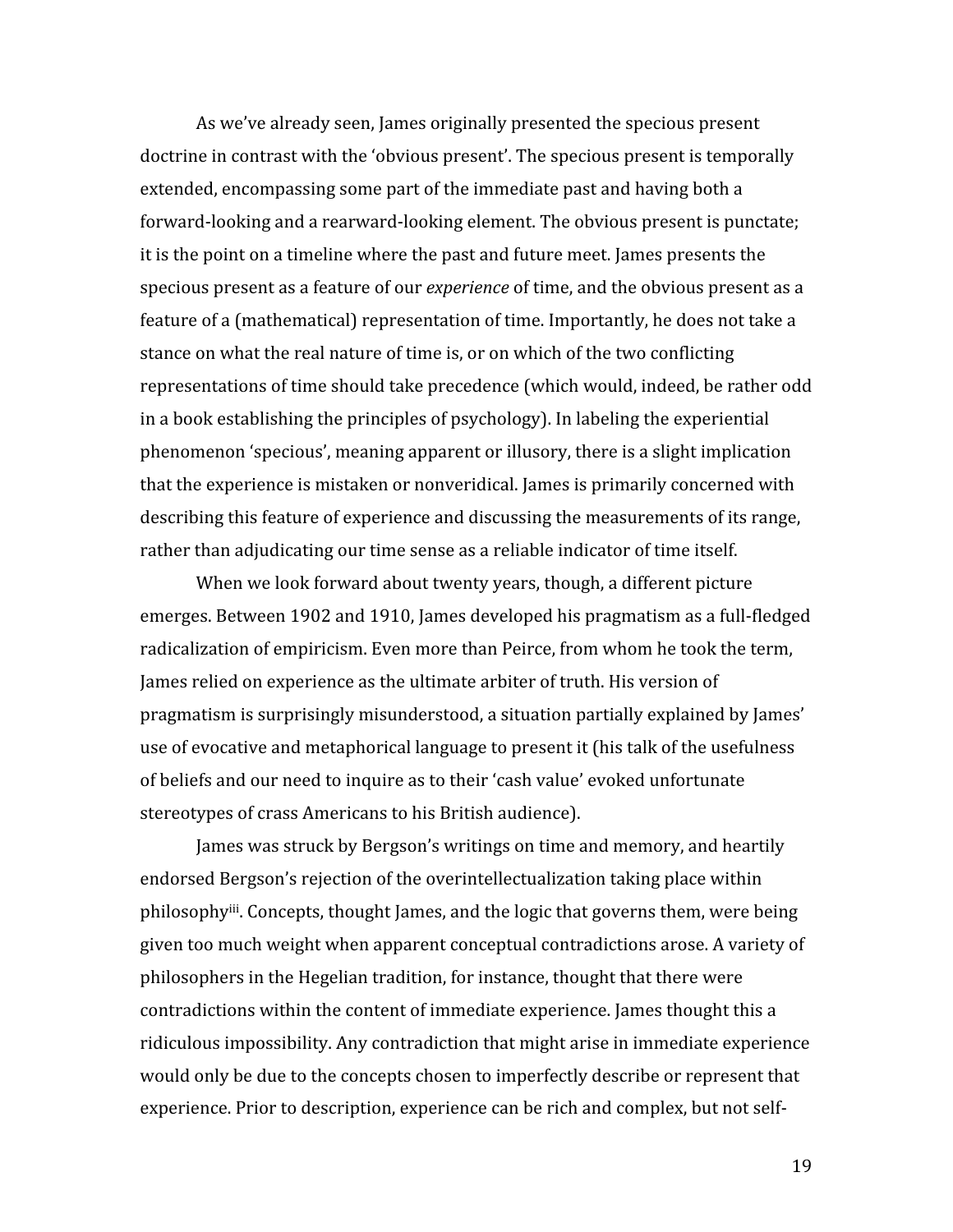contradictory. Use of concepts to describe experience constituted taking something dynamic and changing and cutting out a static piece. In any potential contradiction, then, the blame should sit on the static concepts rather than experience itself.

This can be illustrated by looking at the use to which McTaggart, as an example, put the specious present. McTaggart (1908) famously argued for the unreality of time. As part of that argument, he addressed the criticism that our experience certainly is of a genuinely moving present moment. We experience time, and we experience the present as moving: how then, the criticism goes, can it be unreal?. McTaggart rather cleverly avoids answering the charge that his view contradicts experience by reference to the specious present. Because the extent of the specious present may be slightly different for different people, there may be some event that is still 'present' to one while 'past' to another. Thus, claims McTaggart, experience contradicts itself already. He certainly need not reconcile his view to our experience of the present; there is nothing wrong with contradicting the self-contradictory. As to the unreality of time itself, a large part of McTaggart's argument comes down to the fact that past and future are exclusive – they cannot be predicated of the same thing. And yet the reality of time implies that we must call an event future and past, he claims. Therefore, McTaggart concludes, time itself is contradictory and cannot exist. It is this kind of use of concepts and the logic governing concepts against which James reacted so strongly. If our concept‐logic allows us to conclude that, because of contradiction, time itself does not exist, this should be taken as indicating a shortcoming in the concepts and logic used to reach that conclusion.

James' crusade against intellectualism constituted his taking a stand on a generic version of the contrast we just saw that he remained agnostic on in *Principles*, namely, on how to think about a phenomenon when there is a conflict between the way our concepts represent it and the way we experience it. Pre‐ pragmatism, James can be understood as agnostic with respect to this conflict. Post‐ pragmatism, James comes down emphatically on the side of experience over concepts. James makes points that apply to a wide range of experiences that are potentially contradictory when described in certain ways, as well as to the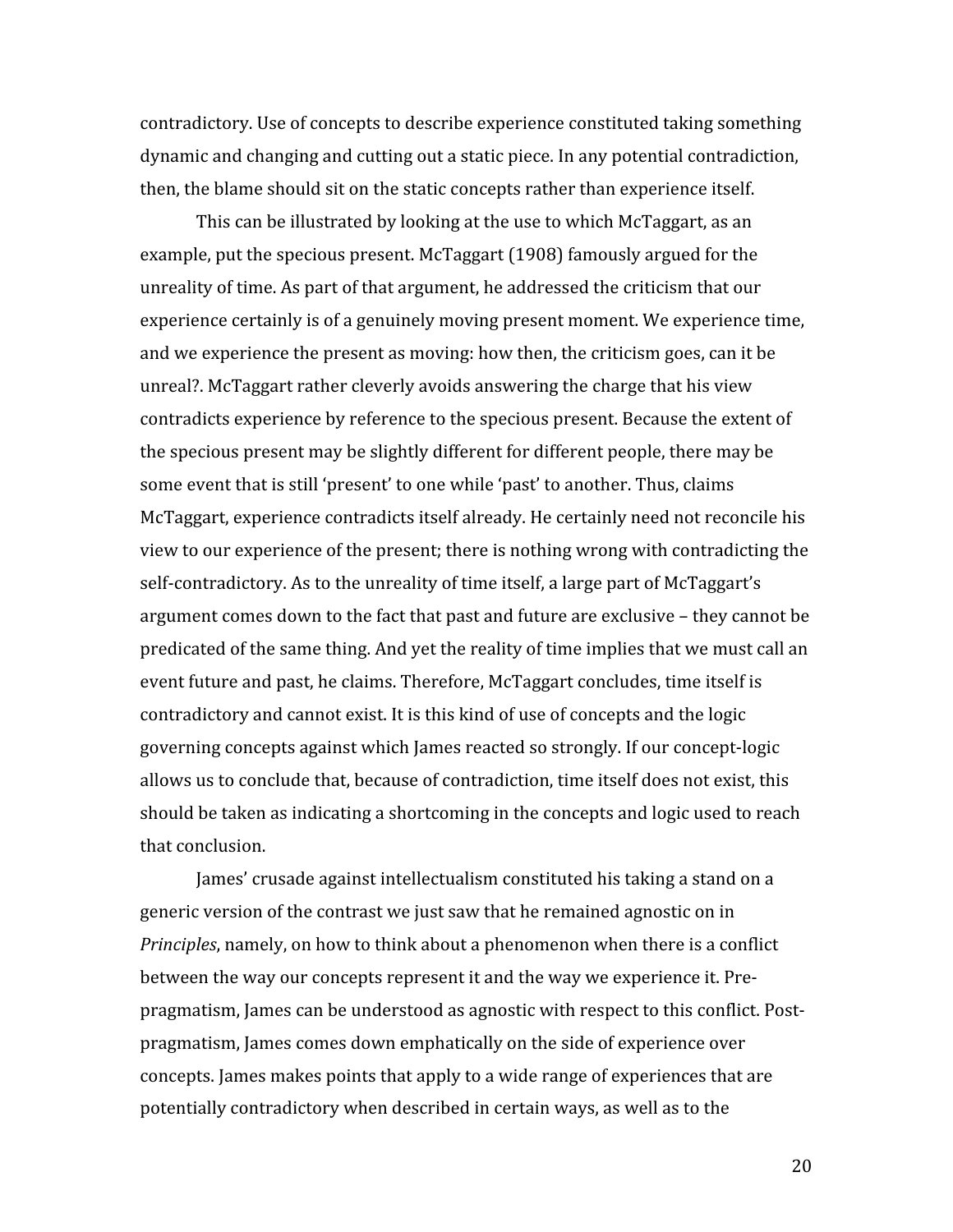experience of the present. "Time itself comes to us in drops" of experience, rather than indefinitely subdividable increments (1909, 734). Representations of temporal experience that involve the assumption that time itself, especially the present moment, 'really' are punctate make time artificial and static, and with it, experience. In an especially Jamesian turn of phrase, he says, "But all these abstract concepts are but as flowers gathered, they are only moments dipped out from the stream of time, snap‐shots taken, as by a kinetoscopic camera, at a life that in its original coming is continuous" (1909, 735‐6).

His lectures on pragmatism contain an extremely elaborate and inclusive view of what experience itself is. James' pragmatism, recall, recast the notion of truth as simply being that which best organizes our experiences; beliefs are useful if they are true, and they are true if they are useful (1907, 575). This might look trivially false, if one were to evaluate such statements using something like a representational view of experience, where experience simply represents how things are in the world. In that sort of view, experience gives us access to the world that is the way it is, regardless of our experience. James thought this was insufficiently empiricist (ibid., 508). To genuinely rely on experience for knowledge, we need to accept that there really is nothing but experiences on which to rely. Ideas or beliefs about the world should provide schemes by which we can reliably act in the world and achieve desired consequences, and allow us to reliably predict what will happen. Most importantly, beliefs are true when they allow us to make the most sense out of our experiences.

…'truth' in our ideas and beliefs means the same thing that it means in science. It means, [the the pragmatists] say, nothing but this, *that ideas (which themselves are but parts of our experience) become true just in so far as they help us to get into satisfactory relation with other parts of our experience*, to summarize them and get about among them by conceptual short‐cuts instead of following the interminable succession of particular phenomena. (1907, 512; italics in original)

James make the notion of experience so broad that it is encompasses as a subset any other category, such as representations, ideas, conceptions, etc. that one might use as a means of defining truth. This understanding of experience was sufficiently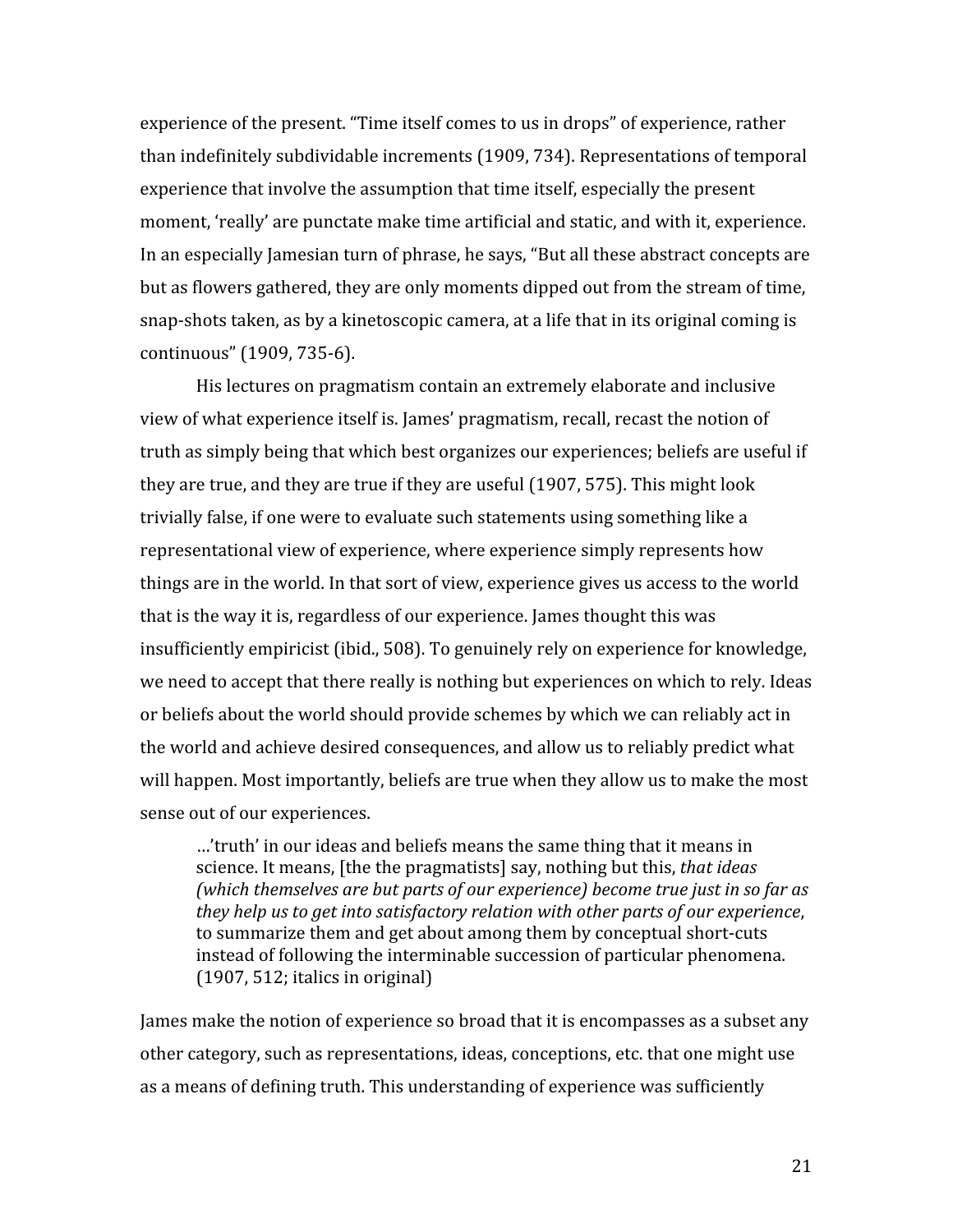novel that James' pragmatism had a rather bad initial reception, at least in Britain, and continues to be frequently misunderstood. If one were to start with what he says about truth and its relationship to experience, and combine it with an ordinary understanding of experience, then the resulting notion of truth may seem weak or untenable. If, on the other hand, we start by assuming that there is something interesting to the notion of truth James offers in his pragmatist writings, and then work towards the notion of experience needed to serve that role for truth, it becomes clear that James intends 'experience' to be much richer and more fundamental than it is ordinarily taken to be.

In order to fully understand James' views on the specious present, then, we need to consider the chapter "The Perception of Time," and we also need to take a broader view of James' later writings that bear on temporal experience specifically. But in order to understand James' views on the experience of time, we need to get clear on James' extremely unique and rich views on experience more broadly, and the relationship between experience and the concepts we use to render that experience coherent, to relate different experiences together, and to predict and control experiences in the future.

# **7. Conclusion**

Contemporary discussions of temporal experience rely on the characterization of the specious present doctrine as James presented it in chapter 15 of *The Principles of Psychology*. Because of James' peculiar citation of Kelly in that chapter, the historical development of this doctrine has been obscured. As I have shown here, there was a substantive and ongoing discussion of the temporal character of experience from which James drew for his own work. The philosophers contributing to this discussion, including but certainly not limited to Reid, Stewart, Brown, Hamilton, and Kelly, had a great deal more to say on the subject than made it into James' brief presentation. The four themes presented earlier illustrate how this history of the specious present draws connections between perception, memory,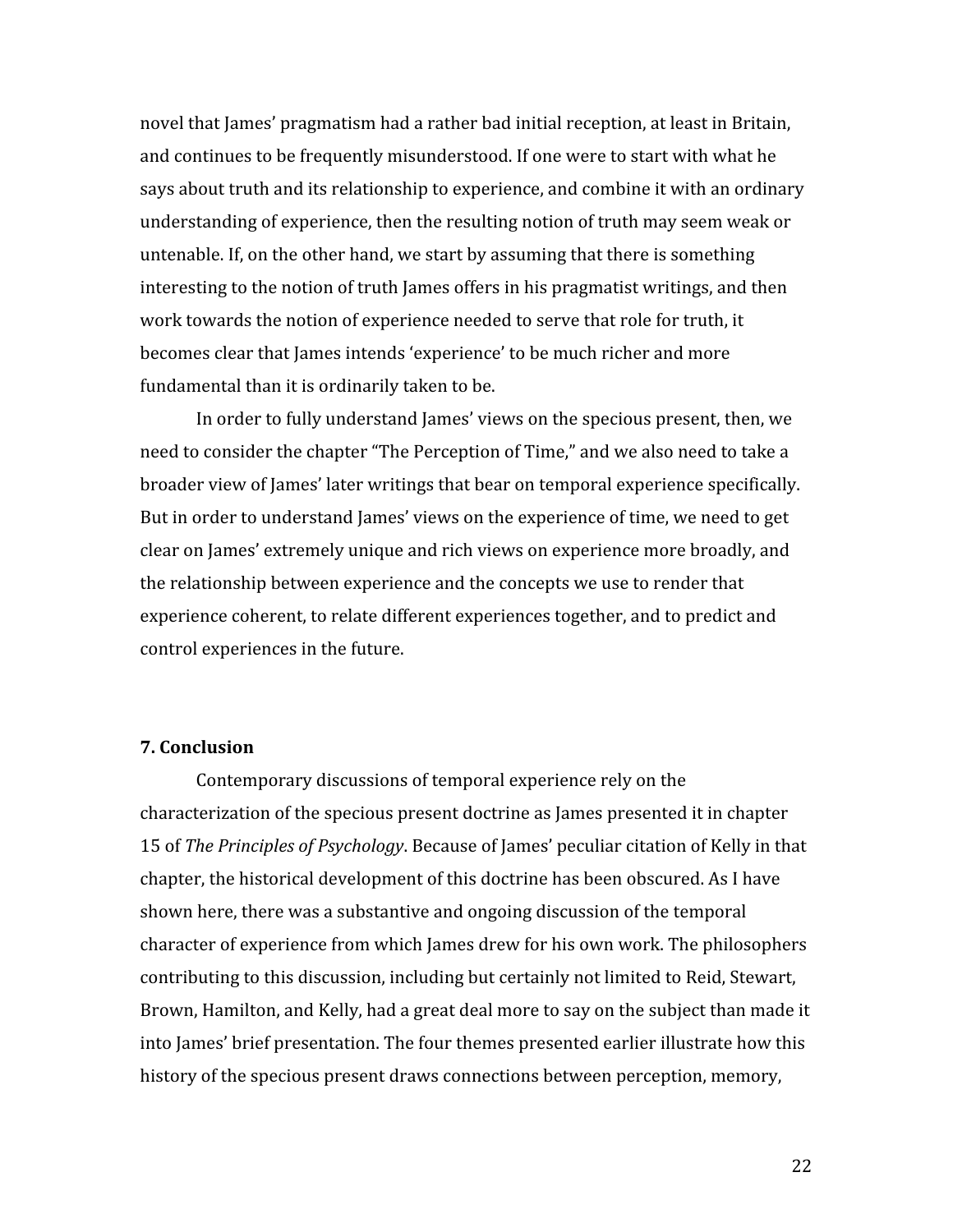attention, consciousness, representations of time, and the nature of experience in general.

James himself also had a great deal more to say about experience and its temporal characteristics than is found in *Principles*. His pragmatism included at least two key issues that need to be accommodated in any adequate presentation of his views on the experience of time. The first is his critique of intellectualism, and of the way in which our conceptualization of experience can lead us astray. The second is the incredible rich view of experience that James takes. His pragmatism, depending so radically on experience and truth as what best organizes that experience, will sound trite if accompanied by an insufficient understanding of what James takes 'experience' to include. Likewise, our understanding of the specious present doctrine should be informed by James' views on experience in general, including the writings subsequent to *Principles*.

In conclusion, then, there is a fascinating set of mysteries associated with the history of the specious present doctrine. A few, such as the identity of 'Clay', have been uncovered. Some, like Hodgson's abrupt disappearance from philosophical discussion, remain. And this history provides a wealth of ideas to mine for refinement of contemporary accounts of temporal experience.

#### **References**

- Andersen, Holly and Grush, Rick (2009). A Brief History of Time Consciousness: Historical Precursors to James and Husserl. *Journal of the History of Philosophy* 45(3):413‐442.
- Anonymous [E. Robert Kelly, 'E.R. Clay'], (1882). *The Alternative: A Study in Psychology.* London: Macmillan and Co.
- Broad, C.D (1923). *Scientific Thought*. London: Routledge and Kegan Paul.
- Brown, Thomas (1851). *Lectures on the Philosophy of the Mind*, in volume 1, *Philosophy of the Human Mind* (4 vols.). Edinburgh: Adam & Charles Black.
- Dainton, Barry (2001). *Time and Space*. Chesham: Acumen.
- Dainton, Barry (2006). *Stream of consciousness: unity and continuity in conscious experience*. Taylor and Francis.
- Gallagher, Shaun (1997). Mutual Enlightenment: Recent phenomenology in cognitive science. *Journal of Consciousness Studies*.4(3): 195‐214.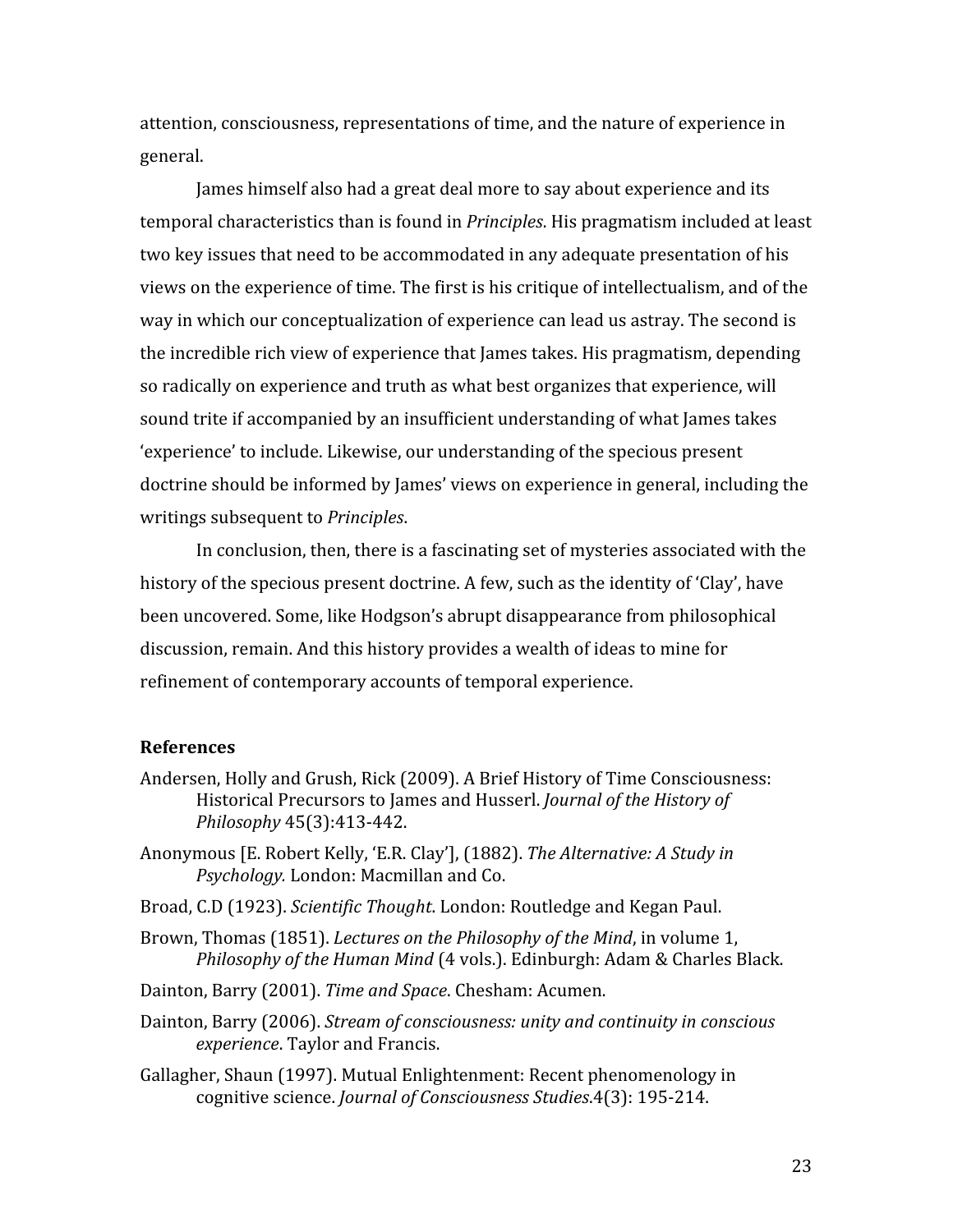- Gilbert, James (1972). *Designing the Industrial State*. University of California: Quadrangle Books.
- Grush, Rick (2003). Brain Time and Phenomenal Time, in *Cognition and the Brain: the philosophy and neuroscience movement*, eds. Andrew Brook and Kathleen Akins. Cambridge: Cambridge University Press.
- Grush, Rick (2006). How to, and how not to, bridge computational cognitive neuroscience and Husserlian phenomenology of time consciousness. *Synthese* 153(3): 417‐450.
- Hamilton, Sir William (1856). *Discussions on Philosophy and Literature.* New York: Harper.
- Hamilton, Sir William (1861) [1969 reprint]. *Lectures on Metaphysics and Logic* (2 vols.). Edinburgh and London: Blackwood and Sons.
- Hodgson, Shadworth Hollway (1865). *Time and Space.* London: Longman, Green, Longman, Roberts, and Green.
- Hodgson, Shadworth Hollway (1878). *Philosophy of Reflection* (2 vols.) London: Longman, Green, Longman, Roberts, and Green.
- Hodgson, Shadworth Hollway(1898) [1980 reprint]. *Metaphysic of Experience* (4 vols.) London: Longman, Green, Longman, Roberts, and Green [reprint Garland Publishing, New York].
- Husserl, Edmund (1966). *Zur Phänomenologie des inneren Zeitbewusstseins* [1893‐ 1917]. Herausgegeben von Rudolf Boehm, Husserliana X, The Hague.
- James, William (1890). *Principles of Psychology* (2 vols.). New York: Henry Holt.
- James, William (1909). *A Pluralistic Universe*, from (1988) *William James: Writings*  1902-1910. New York: Library of America.
- James, William (1904) *Pragmatism*, from (1988) *William James: Writings 1902-1910*. New York: Library of America.
- Kelly, Sean D., 2005, 'The Puzzle of Temporal Experience', in *Cognition and the Brain: the philosophy and neuroscience movement*, eds. Andrew Brook and Kathleen Akins. Cambridge: Cambridge University Press.
- Le Poivedin, Robin (1999). Egocentric and Objective Time. *Proceedings of the Aristotelian Society*, XCIX: 19–36.
- Locke, John (1690) [1975 reprint] *An Essay Concerning Human Understanding*, ed. Peter H. Nidditch. Oxford: Clarendon Press.
- Lutz, A. and Thompson, E. (2003). Neurophenomenology: Integrating Subjective Experience and Brain Dynamics in the Neuroscience of Consciousness. *Journal of Consciousness Studies* 10(9/10): 31‐52.

McTaggart, J.E. (1908). The Unreality of Time. *Mind* 18: 457‐484.